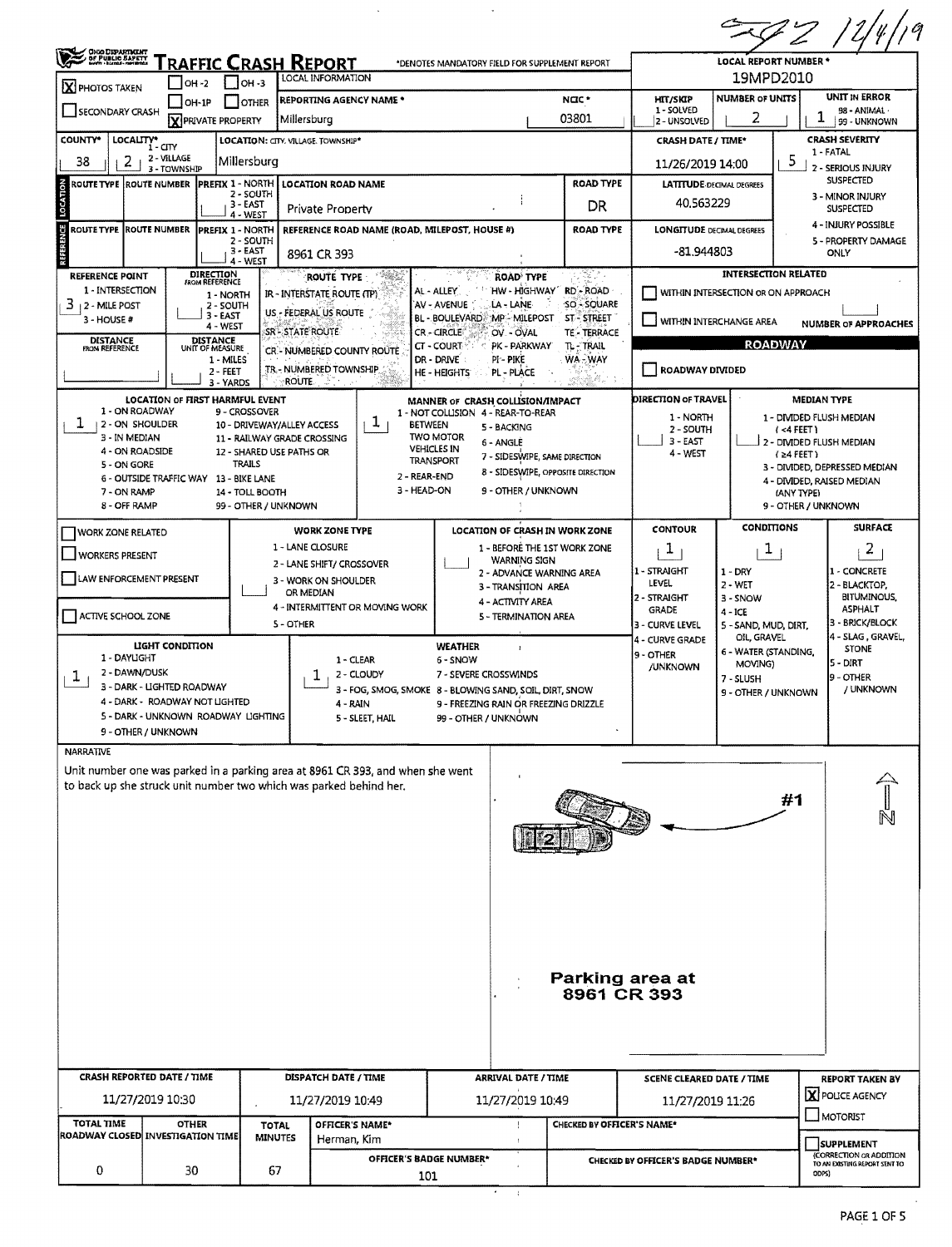| <b>CHIO DEPARTMENT<br/>OF PUBLIC BAPETT</b>             |                                                                           |                                                                                                                                                                                                                                                                                                                                                                                                                                                                                                                                                                                                                                                                                                                                                                                                                                                                                                                                                                                                                                                                                                                                                                                                                                                                                                                                                                                                                                                                                                                                                                                                                                                                                                                                                                                                                                                                                                                                                                                                                                                                                                                                                                                                                                                                                                                                                                                                                                                                                                                                                                                                                                                                                                                                                                                                                                                                                                                                                                                                                                                                                                                                                                                                                                                                                                                                                                                                                                                                                                                                                                                                                                                                                                                                                                                                                                                                                                                                                                                                                                                                                                                                                                                                                                                                                                                                                                                                                                                                                                                                                                                                                                                                                                                                                                                                                                                                                                                                                                                                                                                                                                                                                                                                                                                                                                                                                                                                                                                                                                                                                                                                                                                                                                                                                                                                                                                                                                                                                                                        |                                                                                                             |            |                               |                                                           | <b>LOCAL REPORT NUMBER</b> |                                |  |  |  |  |  |
|---------------------------------------------------------|---------------------------------------------------------------------------|----------------------------------------------------------------------------------------------------------------------------------------------------------------------------------------------------------------------------------------------------------------------------------------------------------------------------------------------------------------------------------------------------------------------------------------------------------------------------------------------------------------------------------------------------------------------------------------------------------------------------------------------------------------------------------------------------------------------------------------------------------------------------------------------------------------------------------------------------------------------------------------------------------------------------------------------------------------------------------------------------------------------------------------------------------------------------------------------------------------------------------------------------------------------------------------------------------------------------------------------------------------------------------------------------------------------------------------------------------------------------------------------------------------------------------------------------------------------------------------------------------------------------------------------------------------------------------------------------------------------------------------------------------------------------------------------------------------------------------------------------------------------------------------------------------------------------------------------------------------------------------------------------------------------------------------------------------------------------------------------------------------------------------------------------------------------------------------------------------------------------------------------------------------------------------------------------------------------------------------------------------------------------------------------------------------------------------------------------------------------------------------------------------------------------------------------------------------------------------------------------------------------------------------------------------------------------------------------------------------------------------------------------------------------------------------------------------------------------------------------------------------------------------------------------------------------------------------------------------------------------------------------------------------------------------------------------------------------------------------------------------------------------------------------------------------------------------------------------------------------------------------------------------------------------------------------------------------------------------------------------------------------------------------------------------------------------------------------------------------------------------------------------------------------------------------------------------------------------------------------------------------------------------------------------------------------------------------------------------------------------------------------------------------------------------------------------------------------------------------------------------------------------------------------------------------------------------------------------------------------------------------------------------------------------------------------------------------------------------------------------------------------------------------------------------------------------------------------------------------------------------------------------------------------------------------------------------------------------------------------------------------------------------------------------------------------------------------------------------------------------------------------------------------------------------------------------------------------------------------------------------------------------------------------------------------------------------------------------------------------------------------------------------------------------------------------------------------------------------------------------------------------------------------------------------------------------------------------------------------------------------------------------------------------------------------------------------------------------------------------------------------------------------------------------------------------------------------------------------------------------------------------------------------------------------------------------------------------------------------------------------------------------------------------------------------------------------------------------------------------------------------------------------------------------------------------------------------------------------------------------------------------------------------------------------------------------------------------------------------------------------------------------------------------------------------------------------------------------------------------------------------------------------------------------------------------------------------------------------------------------------------------------------------------------------------------------------------------------------------|-------------------------------------------------------------------------------------------------------------|------------|-------------------------------|-----------------------------------------------------------|----------------------------|--------------------------------|--|--|--|--|--|
|                                                         |                                                                           |                                                                                                                                                                                                                                                                                                                                                                                                                                                                                                                                                                                                                                                                                                                                                                                                                                                                                                                                                                                                                                                                                                                                                                                                                                                                                                                                                                                                                                                                                                                                                                                                                                                                                                                                                                                                                                                                                                                                                                                                                                                                                                                                                                                                                                                                                                                                                                                                                                                                                                                                                                                                                                                                                                                                                                                                                                                                                                                                                                                                                                                                                                                                                                                                                                                                                                                                                                                                                                                                                                                                                                                                                                                                                                                                                                                                                                                                                                                                                                                                                                                                                                                                                                                                                                                                                                                                                                                                                                                                                                                                                                                                                                                                                                                                                                                                                                                                                                                                                                                                                                                                                                                                                                                                                                                                                                                                                                                                                                                                                                                                                                                                                                                                                                                                                                                                                                                                                                                                                                                        |                                                                                                             |            |                               |                                                           |                            |                                |  |  |  |  |  |
| UNIT#                                                   |                                                                           |                                                                                                                                                                                                                                                                                                                                                                                                                                                                                                                                                                                                                                                                                                                                                                                                                                                                                                                                                                                                                                                                                                                                                                                                                                                                                                                                                                                                                                                                                                                                                                                                                                                                                                                                                                                                                                                                                                                                                                                                                                                                                                                                                                                                                                                                                                                                                                                                                                                                                                                                                                                                                                                                                                                                                                                                                                                                                                                                                                                                                                                                                                                                                                                                                                                                                                                                                                                                                                                                                                                                                                                                                                                                                                                                                                                                                                                                                                                                                                                                                                                                                                                                                                                                                                                                                                                                                                                                                                                                                                                                                                                                                                                                                                                                                                                                                                                                                                                                                                                                                                                                                                                                                                                                                                                                                                                                                                                                                                                                                                                                                                                                                                                                                                                                                                                                                                                                                                                                                                                        |                                                                                                             |            |                               |                                                           |                            | DAMAGE                         |  |  |  |  |  |
|                                                         | PENCE, REBECCA, S                                                         |                                                                                                                                                                                                                                                                                                                                                                                                                                                                                                                                                                                                                                                                                                                                                                                                                                                                                                                                                                                                                                                                                                                                                                                                                                                                                                                                                                                                                                                                                                                                                                                                                                                                                                                                                                                                                                                                                                                                                                                                                                                                                                                                                                                                                                                                                                                                                                                                                                                                                                                                                                                                                                                                                                                                                                                                                                                                                                                                                                                                                                                                                                                                                                                                                                                                                                                                                                                                                                                                                                                                                                                                                                                                                                                                                                                                                                                                                                                                                                                                                                                                                                                                                                                                                                                                                                                                                                                                                                                                                                                                                                                                                                                                                                                                                                                                                                                                                                                                                                                                                                                                                                                                                                                                                                                                                                                                                                                                                                                                                                                                                                                                                                                                                                                                                                                                                                                                                                                                                                                        |                                                                                                             |            |                               |                                                           | <b>DAMAGE SCALE</b>        |                                |  |  |  |  |  |
|                                                         |                                                                           |                                                                                                                                                                                                                                                                                                                                                                                                                                                                                                                                                                                                                                                                                                                                                                                                                                                                                                                                                                                                                                                                                                                                                                                                                                                                                                                                                                                                                                                                                                                                                                                                                                                                                                                                                                                                                                                                                                                                                                                                                                                                                                                                                                                                                                                                                                                                                                                                                                                                                                                                                                                                                                                                                                                                                                                                                                                                                                                                                                                                                                                                                                                                                                                                                                                                                                                                                                                                                                                                                                                                                                                                                                                                                                                                                                                                                                                                                                                                                                                                                                                                                                                                                                                                                                                                                                                                                                                                                                                                                                                                                                                                                                                                                                                                                                                                                                                                                                                                                                                                                                                                                                                                                                                                                                                                                                                                                                                                                                                                                                                                                                                                                                                                                                                                                                                                                                                                                                                                                                                        |                                                                                                             |            |                               |                                                           |                            |                                |  |  |  |  |  |
|                                                         |                                                                           |                                                                                                                                                                                                                                                                                                                                                                                                                                                                                                                                                                                                                                                                                                                                                                                                                                                                                                                                                                                                                                                                                                                                                                                                                                                                                                                                                                                                                                                                                                                                                                                                                                                                                                                                                                                                                                                                                                                                                                                                                                                                                                                                                                                                                                                                                                                                                                                                                                                                                                                                                                                                                                                                                                                                                                                                                                                                                                                                                                                                                                                                                                                                                                                                                                                                                                                                                                                                                                                                                                                                                                                                                                                                                                                                                                                                                                                                                                                                                                                                                                                                                                                                                                                                                                                                                                                                                                                                                                                                                                                                                                                                                                                                                                                                                                                                                                                                                                                                                                                                                                                                                                                                                                                                                                                                                                                                                                                                                                                                                                                                                                                                                                                                                                                                                                                                                                                                                                                                                                                        |                                                                                                             |            |                               |                                                           |                            |                                |  |  |  |  |  |
|                                                         |                                                                           | 19MPD2010<br>OWNER PHONE:INCLUDE AREA CODE (E) SAME AS DRIVER)<br>OWNER NAME: LAST, FIRST, MIDDLE (C) SAME AS DRIVER)<br>330-674-0097<br>1 - NONE<br>3 - FUNCTIONAL DAMAGE<br>OWNER ADDRESS: STREET, CITY, STATE, ZIP ( C SAME AS DRIVER)<br>4<br>2 - MINOR DAMAGE<br>4 - DISABLING DAMAGE<br>38961 CR 393, MILLERSBURG, OH, 44654<br>9 - UNKNOWN<br>COMMERCIAL CARRIER PHONE: INCLUDE AREA CODE<br>COMMERCIAL CARRIER: NAME, ADDRESS, CITY, STATE, ZIP<br><b>DAMAGED AREA(S)</b><br>INDICATE ALL THAT APPLY<br><b>VEHICLE IDENTIFICATION #</b><br><b>VEHICLE YEAR</b><br><b>VEHICLE MAKE</b><br>PONTIAC<br>2006<br>1G2ZG558964184942<br><b>INSURANCE POLICY #</b><br><b>VEHICLE MODEL</b><br>COLOR<br>PAP0246152<br><b>RED</b><br>G6<br>TOWED BY: COMPANY NAME<br>US DOT #<br>IN EMERGENCY<br>RESPONSE<br><b>HAZARDOUS MATERIAL</b><br><b>VEHICLE WEIGHT GVWR/GCWR</b><br># OCCUPANTS<br><b>MATERIAL</b><br>PLACARD ID #<br><b>CLASS#</b><br>$1 - 10K$ LBS.<br>HIT/SKIP UNIT<br>RELEASED<br>2 - 10.001 - 26K LBS.<br><b>PLACARD</b><br>3 - > 26K LBS.<br>12 - GOLF CART<br>18 - LIMO (LIVERY VEHICLE)<br>23 - PEDESTRIAN/SKATER<br>6 - VAN (9-15 SEATS)<br>17<br>7 - MOTORCYCLE 2-WHEELED<br>13 - SNOWMOBILE<br>19 - BUS (16+ PASSENGERS)<br>24 - WHEELCHAIR (ANY TYPE)<br>8 - MOTORCYCLE 3-WHEELED<br>14 - SINGLE UNIT<br>20 - OTHER VEHICLE<br>25 - OTHER NON-MOTORIST<br><b>TRUCK</b><br>9 - AUTOCYCLE<br>21 - HEAVY EQUIPMENT<br>26 - BICYCLE<br>15 - SEMI-TRACTOR<br>10 - MOPED OR MOTORIZED<br>27 - TRAIN<br>22 - ANIMAL WITH RIDER OR<br><b>BICYCLE</b><br>16 - FARM EQUIPMENT<br>ANIMAL-DRAWN VEHICLE<br>99 - UNKNOWN OR HIT/SKIP<br>11 - ALL TERRAIN VEHICLE<br>17 - MOTORHOME<br>(ATV/UTV)<br>12<br>WAS VEHICLE OPERATING IN AUTONOMOUS<br>0 - NO AUTOMATION<br>3 - CONDITIONAL AUTOMATION 9 - UNKNOWN<br>MODE WHEN CRASH OCCURRED?<br>0<br>1 - DRIVER ASSISTANCE<br>4 - HIGH AUTOMATION<br>YES 2-NO 9-OTHER/UNKNOWN<br>AUTONOMOUS 2 - PARTIAL AUTOMATION 5 - FULL AUTOMATION<br>MODE LEVEL<br>6 - BUS - CHARTER/TOUR<br>$11 - FIRE$<br><b>16 - FARM</b><br>21 - MAIL CARRIER<br>7 - BUS - INTERCITY<br>12 - MILITARY<br>17 - MOWING<br>99 - OTHER / UNKNOWN<br>8 - BUS - SHUTTLE<br>13 - POLICE<br>18 - SNOW REMOVAL<br>9 - BUS - OTHER<br>19 - TOWING<br><b>14 - PUBLIC UTILITY</b><br>10 - AMBULANCE<br>15 - CONSTRUCTION EQUIP.<br>20 - SAFETY SERVICE<br>PATROL<br>12<br>4 - LOGGING<br>7 - GRAIN/CHIPS/GRAVEL<br>99 - OTHER / UNKNOWN<br>11 - DUMP<br>5 - INTERMODAL<br>8 - POLE<br>12 - CONCRETE MIXER<br>CONTAINER CHASSIS<br>9 - CARGO TANK<br>13 - AUTO TRANSPORTER<br>a)<br>9<br>9<br>6 - CARGOVAN<br>14 - GARBAGE/REFUSE<br>10 - FLAT BED<br>/ENCLOSED BOX<br>⊕<br>4 - BRAKES<br>7 - WORN OR SLICK TIRES<br>9 - MOTOR TROUBLE<br>99 - OTHER / UNKNOWN<br>10 - DISABLED FROM PRIOR<br>5 - STEERING<br>8 - TRAILER EQUIPMENT<br>DEFECTIVE<br><b>ACCIDENT</b><br><b>6 - TIRE BLOWOUT</b><br>$\Box$ - NO DAMAGE(0)<br>U-UNDERCARRIAGE [14]<br>4 - MIDBLOCK -<br>7 - SHOULDER/ROADSIDE<br>10 - DRIVEWAY ACCESS<br>99 - OTHER / UNKNOWN<br>$\Box$ -TOP [13]<br>$LJ$ - ALL AREAS [15]<br>MARKED CROSSWALK<br>11 - SHARED USE PATHS<br>8 - SIDEWALK<br>5 - TRAVEL LANE -<br>OR TRAILS<br>9 - MEDIAN/CROSSING<br>OTHER LOCATION<br>12 - FIRST RESPONDER<br>$\Box$ - UNIT NOT AT SCENE [ 16 ]<br>ISLAND<br>6 - BICYCLE LANE<br>AT INCIDENT SCENE<br>9 - LEAVING TRAFFIC<br>1 - STRAIGHT AHEAD<br>15 - WALKING, RUNNING,<br>21 - STANDING OUTSIDE<br>INITIAL POINT OF CONTACT<br>LANE<br>JOGGING, PLAYING<br>DISABLED VEHICLE<br>2 - BACKING<br>0 - NO DAMAGE<br>14 - UNDERCARRIAGE<br>10 - PARKED<br>16 - WORKING<br>3 - CHANGING LANES<br>99 - OTHER / UNKNOWN<br>2<br>1-12 - REFER TO UNIT 15 - VEHICLE NOT AT SCENE<br>4 - OVERTAKING/PASSING<br>11 - SLOWING OR STOPPED<br>17 - PUSHING VEHICLE<br>ı<br>PRE-CRASH 5 - MAKING RIGHT TURN<br>IN TRAFFIC<br>18 - APPROACHING OR<br><b>DIAGRAM</b><br>99 - UNKNOWN<br>LEAVING VEHICLE<br><b>ACTIONS 6 - MAKING LEFT TURN</b><br>12 - DRIVERLESS<br>$13 - TOP$<br>7 - MAKING U-TURN<br>13 - NEGOTIATING A CURVE<br>19 - STANDING<br><b>8 - ENTERING TRAFFIC</b><br>14 - ENTERING OR CROSSING<br>20 - OTHER NON-MOTORIST<br>LANE<br>SPECIFIED LOCATION<br>TRAFFIC<br>8 - FOLLOWING TOO CLOSE 13 - IMPROPER START FROM<br>18 - OPERATING DEFECTIVE<br>23 - OPENING DOOR INTO<br><b>TRAFFICWAY FLOW</b><br>TRAFFIC CONTROL<br>/ACDA<br>A PARKED POSITION<br><b>EQUIPMENT</b><br>ROADWAY<br>1 - ONE-WAY<br>1 - ROUNDABOUT 4 - STOP SIGN<br>9 - IMPROPER LANE<br>14 - STOPPED OR PARKED<br>19 - LOAD SHIFTING<br>99 - OTHER IMPROPER<br>2 - TWO-WAY<br>2 - SIGNAL<br>5 - YIELD SIGN<br>CHANGE<br>ILLEGALLY<br>/FALUNG/SPILLING<br><b>ACTION</b><br>2<br>b<br>10 - IMPROPER PASSING<br>20 - IMPROPER CROSSING<br>15 - SWERVING TO AVOID<br>3 - FLASHER<br>6 - NO CONTROL<br>11 - DROVE OFF ROAD<br>16 - WRONG WAY<br>21 - LYING IN ROADWAY<br>12 - IMPROPER BACKING<br>22 - NOT DISCERNIBLE<br>17 - VISION OBSTRUCTION<br># OF THROUGH LANES<br><b>RAIL GRADE CROSSING</b><br>ON ROAD<br>1 - NOT INVLOVED<br>2 - INVOLVED-ACTIVE CROSSING<br>2<br>and and an interview of the state of the state of the state of the state of the state of the state of the state of the state of the state of the state of the state of the state of the state of the state of the state of the<br>1131179<br><b>EVENTS</b><br>r dû.<br>i vandan se se<br>$\sim 10$<br>3 - INVOLVED-PASSIVE CROSSING<br>7 - SEPARATION OF UNITS<br>12 - DOWNHILL RUNAWAY<br>19 - ANIMAL -OTHER<br>23 - STRUCK BY FALLING,<br>8 - RAN OFF ROAD RIGHT<br>13 - OTHER NON-COLLISION  20 - MOTOR VEHICLE IN<br>SHIFTING CARGO OR<br>UNIT / NON-MOTORIST DIRECTION<br>ANYTHING SET IN<br>TRANSPORT<br>9 - RAN OFF ROAD LEFT<br>14 - PEDESTRIAN<br>MOTION BY A MOTOR<br>10 - CROSS MEDIAN<br>15 - PEDALCYCLE<br>21 - PARKED MOTOR<br>1 - NORTH<br>5 - NORTHEAST<br>VEHICLE<br>11 - CROSS CENTERLINE -<br>16 - RAILWAY VEHICLE<br>VEHICLE<br>2 - SOUTH<br>6 - NORTHWEST |                                                                                                             |            |                               |                                                           |                            |                                |  |  |  |  |  |
| <b>LP STATE</b>                                         | LICENSE PLATE #                                                           |                                                                                                                                                                                                                                                                                                                                                                                                                                                                                                                                                                                                                                                                                                                                                                                                                                                                                                                                                                                                                                                                                                                                                                                                                                                                                                                                                                                                                                                                                                                                                                                                                                                                                                                                                                                                                                                                                                                                                                                                                                                                                                                                                                                                                                                                                                                                                                                                                                                                                                                                                                                                                                                                                                                                                                                                                                                                                                                                                                                                                                                                                                                                                                                                                                                                                                                                                                                                                                                                                                                                                                                                                                                                                                                                                                                                                                                                                                                                                                                                                                                                                                                                                                                                                                                                                                                                                                                                                                                                                                                                                                                                                                                                                                                                                                                                                                                                                                                                                                                                                                                                                                                                                                                                                                                                                                                                                                                                                                                                                                                                                                                                                                                                                                                                                                                                                                                                                                                                                                                        |                                                                                                             |            |                               |                                                           |                            |                                |  |  |  |  |  |
| OH                                                      | GUE1171                                                                   |                                                                                                                                                                                                                                                                                                                                                                                                                                                                                                                                                                                                                                                                                                                                                                                                                                                                                                                                                                                                                                                                                                                                                                                                                                                                                                                                                                                                                                                                                                                                                                                                                                                                                                                                                                                                                                                                                                                                                                                                                                                                                                                                                                                                                                                                                                                                                                                                                                                                                                                                                                                                                                                                                                                                                                                                                                                                                                                                                                                                                                                                                                                                                                                                                                                                                                                                                                                                                                                                                                                                                                                                                                                                                                                                                                                                                                                                                                                                                                                                                                                                                                                                                                                                                                                                                                                                                                                                                                                                                                                                                                                                                                                                                                                                                                                                                                                                                                                                                                                                                                                                                                                                                                                                                                                                                                                                                                                                                                                                                                                                                                                                                                                                                                                                                                                                                                                                                                                                                                                        |                                                                                                             |            |                               |                                                           |                            |                                |  |  |  |  |  |
|                                                         | <b>INSURANCE COMPANY</b>                                                  |                                                                                                                                                                                                                                                                                                                                                                                                                                                                                                                                                                                                                                                                                                                                                                                                                                                                                                                                                                                                                                                                                                                                                                                                                                                                                                                                                                                                                                                                                                                                                                                                                                                                                                                                                                                                                                                                                                                                                                                                                                                                                                                                                                                                                                                                                                                                                                                                                                                                                                                                                                                                                                                                                                                                                                                                                                                                                                                                                                                                                                                                                                                                                                                                                                                                                                                                                                                                                                                                                                                                                                                                                                                                                                                                                                                                                                                                                                                                                                                                                                                                                                                                                                                                                                                                                                                                                                                                                                                                                                                                                                                                                                                                                                                                                                                                                                                                                                                                                                                                                                                                                                                                                                                                                                                                                                                                                                                                                                                                                                                                                                                                                                                                                                                                                                                                                                                                                                                                                                                        |                                                                                                             |            |                               |                                                           |                            |                                |  |  |  |  |  |
| <b>X</b> INSURANCE                                      | WAYNE MUTUAL                                                              |                                                                                                                                                                                                                                                                                                                                                                                                                                                                                                                                                                                                                                                                                                                                                                                                                                                                                                                                                                                                                                                                                                                                                                                                                                                                                                                                                                                                                                                                                                                                                                                                                                                                                                                                                                                                                                                                                                                                                                                                                                                                                                                                                                                                                                                                                                                                                                                                                                                                                                                                                                                                                                                                                                                                                                                                                                                                                                                                                                                                                                                                                                                                                                                                                                                                                                                                                                                                                                                                                                                                                                                                                                                                                                                                                                                                                                                                                                                                                                                                                                                                                                                                                                                                                                                                                                                                                                                                                                                                                                                                                                                                                                                                                                                                                                                                                                                                                                                                                                                                                                                                                                                                                                                                                                                                                                                                                                                                                                                                                                                                                                                                                                                                                                                                                                                                                                                                                                                                                                                        |                                                                                                             |            |                               |                                                           |                            |                                |  |  |  |  |  |
|                                                         | <b>TYPE OF USE</b>                                                        |                                                                                                                                                                                                                                                                                                                                                                                                                                                                                                                                                                                                                                                                                                                                                                                                                                                                                                                                                                                                                                                                                                                                                                                                                                                                                                                                                                                                                                                                                                                                                                                                                                                                                                                                                                                                                                                                                                                                                                                                                                                                                                                                                                                                                                                                                                                                                                                                                                                                                                                                                                                                                                                                                                                                                                                                                                                                                                                                                                                                                                                                                                                                                                                                                                                                                                                                                                                                                                                                                                                                                                                                                                                                                                                                                                                                                                                                                                                                                                                                                                                                                                                                                                                                                                                                                                                                                                                                                                                                                                                                                                                                                                                                                                                                                                                                                                                                                                                                                                                                                                                                                                                                                                                                                                                                                                                                                                                                                                                                                                                                                                                                                                                                                                                                                                                                                                                                                                                                                                                        |                                                                                                             |            |                               |                                                           |                            |                                |  |  |  |  |  |
| GOVERNMENT<br>COMMERCIAL                                |                                                                           |                                                                                                                                                                                                                                                                                                                                                                                                                                                                                                                                                                                                                                                                                                                                                                                                                                                                                                                                                                                                                                                                                                                                                                                                                                                                                                                                                                                                                                                                                                                                                                                                                                                                                                                                                                                                                                                                                                                                                                                                                                                                                                                                                                                                                                                                                                                                                                                                                                                                                                                                                                                                                                                                                                                                                                                                                                                                                                                                                                                                                                                                                                                                                                                                                                                                                                                                                                                                                                                                                                                                                                                                                                                                                                                                                                                                                                                                                                                                                                                                                                                                                                                                                                                                                                                                                                                                                                                                                                                                                                                                                                                                                                                                                                                                                                                                                                                                                                                                                                                                                                                                                                                                                                                                                                                                                                                                                                                                                                                                                                                                                                                                                                                                                                                                                                                                                                                                                                                                                                                        |                                                                                                             |            |                               |                                                           |                            |                                |  |  |  |  |  |
| INTERLOCK<br>DEVICE                                     |                                                                           |                                                                                                                                                                                                                                                                                                                                                                                                                                                                                                                                                                                                                                                                                                                                                                                                                                                                                                                                                                                                                                                                                                                                                                                                                                                                                                                                                                                                                                                                                                                                                                                                                                                                                                                                                                                                                                                                                                                                                                                                                                                                                                                                                                                                                                                                                                                                                                                                                                                                                                                                                                                                                                                                                                                                                                                                                                                                                                                                                                                                                                                                                                                                                                                                                                                                                                                                                                                                                                                                                                                                                                                                                                                                                                                                                                                                                                                                                                                                                                                                                                                                                                                                                                                                                                                                                                                                                                                                                                                                                                                                                                                                                                                                                                                                                                                                                                                                                                                                                                                                                                                                                                                                                                                                                                                                                                                                                                                                                                                                                                                                                                                                                                                                                                                                                                                                                                                                                                                                                                                        |                                                                                                             |            |                               |                                                           |                            |                                |  |  |  |  |  |
| EQUIPPEO                                                |                                                                           |                                                                                                                                                                                                                                                                                                                                                                                                                                                                                                                                                                                                                                                                                                                                                                                                                                                                                                                                                                                                                                                                                                                                                                                                                                                                                                                                                                                                                                                                                                                                                                                                                                                                                                                                                                                                                                                                                                                                                                                                                                                                                                                                                                                                                                                                                                                                                                                                                                                                                                                                                                                                                                                                                                                                                                                                                                                                                                                                                                                                                                                                                                                                                                                                                                                                                                                                                                                                                                                                                                                                                                                                                                                                                                                                                                                                                                                                                                                                                                                                                                                                                                                                                                                                                                                                                                                                                                                                                                                                                                                                                                                                                                                                                                                                                                                                                                                                                                                                                                                                                                                                                                                                                                                                                                                                                                                                                                                                                                                                                                                                                                                                                                                                                                                                                                                                                                                                                                                                                                                        |                                                                                                             |            |                               |                                                           |                            |                                |  |  |  |  |  |
|                                                         | 1 - PASSENGER CAR                                                         |                                                                                                                                                                                                                                                                                                                                                                                                                                                                                                                                                                                                                                                                                                                                                                                                                                                                                                                                                                                                                                                                                                                                                                                                                                                                                                                                                                                                                                                                                                                                                                                                                                                                                                                                                                                                                                                                                                                                                                                                                                                                                                                                                                                                                                                                                                                                                                                                                                                                                                                                                                                                                                                                                                                                                                                                                                                                                                                                                                                                                                                                                                                                                                                                                                                                                                                                                                                                                                                                                                                                                                                                                                                                                                                                                                                                                                                                                                                                                                                                                                                                                                                                                                                                                                                                                                                                                                                                                                                                                                                                                                                                                                                                                                                                                                                                                                                                                                                                                                                                                                                                                                                                                                                                                                                                                                                                                                                                                                                                                                                                                                                                                                                                                                                                                                                                                                                                                                                                                                                        |                                                                                                             |            |                               |                                                           |                            |                                |  |  |  |  |  |
|                                                         | 2 - PASSENGER VAN<br>(MINIVAN)                                            |                                                                                                                                                                                                                                                                                                                                                                                                                                                                                                                                                                                                                                                                                                                                                                                                                                                                                                                                                                                                                                                                                                                                                                                                                                                                                                                                                                                                                                                                                                                                                                                                                                                                                                                                                                                                                                                                                                                                                                                                                                                                                                                                                                                                                                                                                                                                                                                                                                                                                                                                                                                                                                                                                                                                                                                                                                                                                                                                                                                                                                                                                                                                                                                                                                                                                                                                                                                                                                                                                                                                                                                                                                                                                                                                                                                                                                                                                                                                                                                                                                                                                                                                                                                                                                                                                                                                                                                                                                                                                                                                                                                                                                                                                                                                                                                                                                                                                                                                                                                                                                                                                                                                                                                                                                                                                                                                                                                                                                                                                                                                                                                                                                                                                                                                                                                                                                                                                                                                                                                        |                                                                                                             |            |                               |                                                           |                            |                                |  |  |  |  |  |
|                                                         | UNIT TYPE 3 SPORT UTILITY<br>VEHICLE                                      |                                                                                                                                                                                                                                                                                                                                                                                                                                                                                                                                                                                                                                                                                                                                                                                                                                                                                                                                                                                                                                                                                                                                                                                                                                                                                                                                                                                                                                                                                                                                                                                                                                                                                                                                                                                                                                                                                                                                                                                                                                                                                                                                                                                                                                                                                                                                                                                                                                                                                                                                                                                                                                                                                                                                                                                                                                                                                                                                                                                                                                                                                                                                                                                                                                                                                                                                                                                                                                                                                                                                                                                                                                                                                                                                                                                                                                                                                                                                                                                                                                                                                                                                                                                                                                                                                                                                                                                                                                                                                                                                                                                                                                                                                                                                                                                                                                                                                                                                                                                                                                                                                                                                                                                                                                                                                                                                                                                                                                                                                                                                                                                                                                                                                                                                                                                                                                                                                                                                                                                        |                                                                                                             |            |                               |                                                           |                            |                                |  |  |  |  |  |
|                                                         | 4 - PICK UP                                                               |                                                                                                                                                                                                                                                                                                                                                                                                                                                                                                                                                                                                                                                                                                                                                                                                                                                                                                                                                                                                                                                                                                                                                                                                                                                                                                                                                                                                                                                                                                                                                                                                                                                                                                                                                                                                                                                                                                                                                                                                                                                                                                                                                                                                                                                                                                                                                                                                                                                                                                                                                                                                                                                                                                                                                                                                                                                                                                                                                                                                                                                                                                                                                                                                                                                                                                                                                                                                                                                                                                                                                                                                                                                                                                                                                                                                                                                                                                                                                                                                                                                                                                                                                                                                                                                                                                                                                                                                                                                                                                                                                                                                                                                                                                                                                                                                                                                                                                                                                                                                                                                                                                                                                                                                                                                                                                                                                                                                                                                                                                                                                                                                                                                                                                                                                                                                                                                                                                                                                                                        |                                                                                                             |            |                               |                                                           |                            |                                |  |  |  |  |  |
|                                                         | 5 - CARGO VAN                                                             |                                                                                                                                                                                                                                                                                                                                                                                                                                                                                                                                                                                                                                                                                                                                                                                                                                                                                                                                                                                                                                                                                                                                                                                                                                                                                                                                                                                                                                                                                                                                                                                                                                                                                                                                                                                                                                                                                                                                                                                                                                                                                                                                                                                                                                                                                                                                                                                                                                                                                                                                                                                                                                                                                                                                                                                                                                                                                                                                                                                                                                                                                                                                                                                                                                                                                                                                                                                                                                                                                                                                                                                                                                                                                                                                                                                                                                                                                                                                                                                                                                                                                                                                                                                                                                                                                                                                                                                                                                                                                                                                                                                                                                                                                                                                                                                                                                                                                                                                                                                                                                                                                                                                                                                                                                                                                                                                                                                                                                                                                                                                                                                                                                                                                                                                                                                                                                                                                                                                                                                        |                                                                                                             |            |                               |                                                           |                            |                                |  |  |  |  |  |
|                                                         | # OF TRAILING UNITS                                                       |                                                                                                                                                                                                                                                                                                                                                                                                                                                                                                                                                                                                                                                                                                                                                                                                                                                                                                                                                                                                                                                                                                                                                                                                                                                                                                                                                                                                                                                                                                                                                                                                                                                                                                                                                                                                                                                                                                                                                                                                                                                                                                                                                                                                                                                                                                                                                                                                                                                                                                                                                                                                                                                                                                                                                                                                                                                                                                                                                                                                                                                                                                                                                                                                                                                                                                                                                                                                                                                                                                                                                                                                                                                                                                                                                                                                                                                                                                                                                                                                                                                                                                                                                                                                                                                                                                                                                                                                                                                                                                                                                                                                                                                                                                                                                                                                                                                                                                                                                                                                                                                                                                                                                                                                                                                                                                                                                                                                                                                                                                                                                                                                                                                                                                                                                                                                                                                                                                                                                                                        |                                                                                                             |            |                               |                                                           |                            |                                |  |  |  |  |  |
| VEHICLE                                                 |                                                                           |                                                                                                                                                                                                                                                                                                                                                                                                                                                                                                                                                                                                                                                                                                                                                                                                                                                                                                                                                                                                                                                                                                                                                                                                                                                                                                                                                                                                                                                                                                                                                                                                                                                                                                                                                                                                                                                                                                                                                                                                                                                                                                                                                                                                                                                                                                                                                                                                                                                                                                                                                                                                                                                                                                                                                                                                                                                                                                                                                                                                                                                                                                                                                                                                                                                                                                                                                                                                                                                                                                                                                                                                                                                                                                                                                                                                                                                                                                                                                                                                                                                                                                                                                                                                                                                                                                                                                                                                                                                                                                                                                                                                                                                                                                                                                                                                                                                                                                                                                                                                                                                                                                                                                                                                                                                                                                                                                                                                                                                                                                                                                                                                                                                                                                                                                                                                                                                                                                                                                                                        |                                                                                                             |            |                               |                                                           |                            |                                |  |  |  |  |  |
|                                                         |                                                                           |                                                                                                                                                                                                                                                                                                                                                                                                                                                                                                                                                                                                                                                                                                                                                                                                                                                                                                                                                                                                                                                                                                                                                                                                                                                                                                                                                                                                                                                                                                                                                                                                                                                                                                                                                                                                                                                                                                                                                                                                                                                                                                                                                                                                                                                                                                                                                                                                                                                                                                                                                                                                                                                                                                                                                                                                                                                                                                                                                                                                                                                                                                                                                                                                                                                                                                                                                                                                                                                                                                                                                                                                                                                                                                                                                                                                                                                                                                                                                                                                                                                                                                                                                                                                                                                                                                                                                                                                                                                                                                                                                                                                                                                                                                                                                                                                                                                                                                                                                                                                                                                                                                                                                                                                                                                                                                                                                                                                                                                                                                                                                                                                                                                                                                                                                                                                                                                                                                                                                                                        |                                                                                                             |            |                               |                                                           |                            |                                |  |  |  |  |  |
|                                                         |                                                                           |                                                                                                                                                                                                                                                                                                                                                                                                                                                                                                                                                                                                                                                                                                                                                                                                                                                                                                                                                                                                                                                                                                                                                                                                                                                                                                                                                                                                                                                                                                                                                                                                                                                                                                                                                                                                                                                                                                                                                                                                                                                                                                                                                                                                                                                                                                                                                                                                                                                                                                                                                                                                                                                                                                                                                                                                                                                                                                                                                                                                                                                                                                                                                                                                                                                                                                                                                                                                                                                                                                                                                                                                                                                                                                                                                                                                                                                                                                                                                                                                                                                                                                                                                                                                                                                                                                                                                                                                                                                                                                                                                                                                                                                                                                                                                                                                                                                                                                                                                                                                                                                                                                                                                                                                                                                                                                                                                                                                                                                                                                                                                                                                                                                                                                                                                                                                                                                                                                                                                                                        |                                                                                                             |            |                               |                                                           |                            |                                |  |  |  |  |  |
|                                                         | $1 - NONE$                                                                |                                                                                                                                                                                                                                                                                                                                                                                                                                                                                                                                                                                                                                                                                                                                                                                                                                                                                                                                                                                                                                                                                                                                                                                                                                                                                                                                                                                                                                                                                                                                                                                                                                                                                                                                                                                                                                                                                                                                                                                                                                                                                                                                                                                                                                                                                                                                                                                                                                                                                                                                                                                                                                                                                                                                                                                                                                                                                                                                                                                                                                                                                                                                                                                                                                                                                                                                                                                                                                                                                                                                                                                                                                                                                                                                                                                                                                                                                                                                                                                                                                                                                                                                                                                                                                                                                                                                                                                                                                                                                                                                                                                                                                                                                                                                                                                                                                                                                                                                                                                                                                                                                                                                                                                                                                                                                                                                                                                                                                                                                                                                                                                                                                                                                                                                                                                                                                                                                                                                                                                        |                                                                                                             |            |                               |                                                           |                            |                                |  |  |  |  |  |
|                                                         | $2 - IAXI$                                                                |                                                                                                                                                                                                                                                                                                                                                                                                                                                                                                                                                                                                                                                                                                                                                                                                                                                                                                                                                                                                                                                                                                                                                                                                                                                                                                                                                                                                                                                                                                                                                                                                                                                                                                                                                                                                                                                                                                                                                                                                                                                                                                                                                                                                                                                                                                                                                                                                                                                                                                                                                                                                                                                                                                                                                                                                                                                                                                                                                                                                                                                                                                                                                                                                                                                                                                                                                                                                                                                                                                                                                                                                                                                                                                                                                                                                                                                                                                                                                                                                                                                                                                                                                                                                                                                                                                                                                                                                                                                                                                                                                                                                                                                                                                                                                                                                                                                                                                                                                                                                                                                                                                                                                                                                                                                                                                                                                                                                                                                                                                                                                                                                                                                                                                                                                                                                                                                                                                                                                                                        |                                                                                                             |            |                               |                                                           |                            |                                |  |  |  |  |  |
| SPECIAL                                                 | 3 - ELECTRONIC RIDE<br><b>SHARING</b>                                     |                                                                                                                                                                                                                                                                                                                                                                                                                                                                                                                                                                                                                                                                                                                                                                                                                                                                                                                                                                                                                                                                                                                                                                                                                                                                                                                                                                                                                                                                                                                                                                                                                                                                                                                                                                                                                                                                                                                                                                                                                                                                                                                                                                                                                                                                                                                                                                                                                                                                                                                                                                                                                                                                                                                                                                                                                                                                                                                                                                                                                                                                                                                                                                                                                                                                                                                                                                                                                                                                                                                                                                                                                                                                                                                                                                                                                                                                                                                                                                                                                                                                                                                                                                                                                                                                                                                                                                                                                                                                                                                                                                                                                                                                                                                                                                                                                                                                                                                                                                                                                                                                                                                                                                                                                                                                                                                                                                                                                                                                                                                                                                                                                                                                                                                                                                                                                                                                                                                                                                                        |                                                                                                             |            |                               |                                                           |                            |                                |  |  |  |  |  |
| FUNCTION                                                | 4 - SCHOOL TRANSPORT<br>5 - BUS - TRANSIT/COMMUTER                        |                                                                                                                                                                                                                                                                                                                                                                                                                                                                                                                                                                                                                                                                                                                                                                                                                                                                                                                                                                                                                                                                                                                                                                                                                                                                                                                                                                                                                                                                                                                                                                                                                                                                                                                                                                                                                                                                                                                                                                                                                                                                                                                                                                                                                                                                                                                                                                                                                                                                                                                                                                                                                                                                                                                                                                                                                                                                                                                                                                                                                                                                                                                                                                                                                                                                                                                                                                                                                                                                                                                                                                                                                                                                                                                                                                                                                                                                                                                                                                                                                                                                                                                                                                                                                                                                                                                                                                                                                                                                                                                                                                                                                                                                                                                                                                                                                                                                                                                                                                                                                                                                                                                                                                                                                                                                                                                                                                                                                                                                                                                                                                                                                                                                                                                                                                                                                                                                                                                                                                                        |                                                                                                             |            |                               |                                                           |                            |                                |  |  |  |  |  |
|                                                         |                                                                           |                                                                                                                                                                                                                                                                                                                                                                                                                                                                                                                                                                                                                                                                                                                                                                                                                                                                                                                                                                                                                                                                                                                                                                                                                                                                                                                                                                                                                                                                                                                                                                                                                                                                                                                                                                                                                                                                                                                                                                                                                                                                                                                                                                                                                                                                                                                                                                                                                                                                                                                                                                                                                                                                                                                                                                                                                                                                                                                                                                                                                                                                                                                                                                                                                                                                                                                                                                                                                                                                                                                                                                                                                                                                                                                                                                                                                                                                                                                                                                                                                                                                                                                                                                                                                                                                                                                                                                                                                                                                                                                                                                                                                                                                                                                                                                                                                                                                                                                                                                                                                                                                                                                                                                                                                                                                                                                                                                                                                                                                                                                                                                                                                                                                                                                                                                                                                                                                                                                                                                                        |                                                                                                             |            |                               |                                                           |                            |                                |  |  |  |  |  |
| 1                                                       | 1 - NO CARGO BODY TYPE<br>/ NOT APPLICABLE                                |                                                                                                                                                                                                                                                                                                                                                                                                                                                                                                                                                                                                                                                                                                                                                                                                                                                                                                                                                                                                                                                                                                                                                                                                                                                                                                                                                                                                                                                                                                                                                                                                                                                                                                                                                                                                                                                                                                                                                                                                                                                                                                                                                                                                                                                                                                                                                                                                                                                                                                                                                                                                                                                                                                                                                                                                                                                                                                                                                                                                                                                                                                                                                                                                                                                                                                                                                                                                                                                                                                                                                                                                                                                                                                                                                                                                                                                                                                                                                                                                                                                                                                                                                                                                                                                                                                                                                                                                                                                                                                                                                                                                                                                                                                                                                                                                                                                                                                                                                                                                                                                                                                                                                                                                                                                                                                                                                                                                                                                                                                                                                                                                                                                                                                                                                                                                                                                                                                                                                                                        |                                                                                                             |            |                               |                                                           |                            |                                |  |  |  |  |  |
| $2 - 8US$<br>CARGO<br>3 - VEHICLE TOWING<br><b>BODY</b> |                                                                           |                                                                                                                                                                                                                                                                                                                                                                                                                                                                                                                                                                                                                                                                                                                                                                                                                                                                                                                                                                                                                                                                                                                                                                                                                                                                                                                                                                                                                                                                                                                                                                                                                                                                                                                                                                                                                                                                                                                                                                                                                                                                                                                                                                                                                                                                                                                                                                                                                                                                                                                                                                                                                                                                                                                                                                                                                                                                                                                                                                                                                                                                                                                                                                                                                                                                                                                                                                                                                                                                                                                                                                                                                                                                                                                                                                                                                                                                                                                                                                                                                                                                                                                                                                                                                                                                                                                                                                                                                                                                                                                                                                                                                                                                                                                                                                                                                                                                                                                                                                                                                                                                                                                                                                                                                                                                                                                                                                                                                                                                                                                                                                                                                                                                                                                                                                                                                                                                                                                                                                                        |                                                                                                             |            |                               |                                                           |                            |                                |  |  |  |  |  |
| <b>TYPE</b>                                             | ANOTHER MOTOR VEHICLE                                                     |                                                                                                                                                                                                                                                                                                                                                                                                                                                                                                                                                                                                                                                                                                                                                                                                                                                                                                                                                                                                                                                                                                                                                                                                                                                                                                                                                                                                                                                                                                                                                                                                                                                                                                                                                                                                                                                                                                                                                                                                                                                                                                                                                                                                                                                                                                                                                                                                                                                                                                                                                                                                                                                                                                                                                                                                                                                                                                                                                                                                                                                                                                                                                                                                                                                                                                                                                                                                                                                                                                                                                                                                                                                                                                                                                                                                                                                                                                                                                                                                                                                                                                                                                                                                                                                                                                                                                                                                                                                                                                                                                                                                                                                                                                                                                                                                                                                                                                                                                                                                                                                                                                                                                                                                                                                                                                                                                                                                                                                                                                                                                                                                                                                                                                                                                                                                                                                                                                                                                                                        |                                                                                                             |            |                               |                                                           |                            |                                |  |  |  |  |  |
|                                                         | 1 - TURN SIGNALS                                                          |                                                                                                                                                                                                                                                                                                                                                                                                                                                                                                                                                                                                                                                                                                                                                                                                                                                                                                                                                                                                                                                                                                                                                                                                                                                                                                                                                                                                                                                                                                                                                                                                                                                                                                                                                                                                                                                                                                                                                                                                                                                                                                                                                                                                                                                                                                                                                                                                                                                                                                                                                                                                                                                                                                                                                                                                                                                                                                                                                                                                                                                                                                                                                                                                                                                                                                                                                                                                                                                                                                                                                                                                                                                                                                                                                                                                                                                                                                                                                                                                                                                                                                                                                                                                                                                                                                                                                                                                                                                                                                                                                                                                                                                                                                                                                                                                                                                                                                                                                                                                                                                                                                                                                                                                                                                                                                                                                                                                                                                                                                                                                                                                                                                                                                                                                                                                                                                                                                                                                                                        |                                                                                                             |            |                               |                                                           |                            |                                |  |  |  |  |  |
| <b>VEHICLE</b>                                          | 2 - HEAD LAMPS<br>3 - TAIL LAMPS                                          |                                                                                                                                                                                                                                                                                                                                                                                                                                                                                                                                                                                                                                                                                                                                                                                                                                                                                                                                                                                                                                                                                                                                                                                                                                                                                                                                                                                                                                                                                                                                                                                                                                                                                                                                                                                                                                                                                                                                                                                                                                                                                                                                                                                                                                                                                                                                                                                                                                                                                                                                                                                                                                                                                                                                                                                                                                                                                                                                                                                                                                                                                                                                                                                                                                                                                                                                                                                                                                                                                                                                                                                                                                                                                                                                                                                                                                                                                                                                                                                                                                                                                                                                                                                                                                                                                                                                                                                                                                                                                                                                                                                                                                                                                                                                                                                                                                                                                                                                                                                                                                                                                                                                                                                                                                                                                                                                                                                                                                                                                                                                                                                                                                                                                                                                                                                                                                                                                                                                                                                        |                                                                                                             |            |                               |                                                           |                            |                                |  |  |  |  |  |
| <b>DEFECTS</b>                                          |                                                                           |                                                                                                                                                                                                                                                                                                                                                                                                                                                                                                                                                                                                                                                                                                                                                                                                                                                                                                                                                                                                                                                                                                                                                                                                                                                                                                                                                                                                                                                                                                                                                                                                                                                                                                                                                                                                                                                                                                                                                                                                                                                                                                                                                                                                                                                                                                                                                                                                                                                                                                                                                                                                                                                                                                                                                                                                                                                                                                                                                                                                                                                                                                                                                                                                                                                                                                                                                                                                                                                                                                                                                                                                                                                                                                                                                                                                                                                                                                                                                                                                                                                                                                                                                                                                                                                                                                                                                                                                                                                                                                                                                                                                                                                                                                                                                                                                                                                                                                                                                                                                                                                                                                                                                                                                                                                                                                                                                                                                                                                                                                                                                                                                                                                                                                                                                                                                                                                                                                                                                                                        |                                                                                                             |            |                               |                                                           |                            |                                |  |  |  |  |  |
|                                                         | 1 - INTERSECTION -<br>MARKED CROSSWALK                                    |                                                                                                                                                                                                                                                                                                                                                                                                                                                                                                                                                                                                                                                                                                                                                                                                                                                                                                                                                                                                                                                                                                                                                                                                                                                                                                                                                                                                                                                                                                                                                                                                                                                                                                                                                                                                                                                                                                                                                                                                                                                                                                                                                                                                                                                                                                                                                                                                                                                                                                                                                                                                                                                                                                                                                                                                                                                                                                                                                                                                                                                                                                                                                                                                                                                                                                                                                                                                                                                                                                                                                                                                                                                                                                                                                                                                                                                                                                                                                                                                                                                                                                                                                                                                                                                                                                                                                                                                                                                                                                                                                                                                                                                                                                                                                                                                                                                                                                                                                                                                                                                                                                                                                                                                                                                                                                                                                                                                                                                                                                                                                                                                                                                                                                                                                                                                                                                                                                                                                                                        |                                                                                                             |            |                               |                                                           |                            |                                |  |  |  |  |  |
| NON-                                                    | - INTERSECTION                                                            |                                                                                                                                                                                                                                                                                                                                                                                                                                                                                                                                                                                                                                                                                                                                                                                                                                                                                                                                                                                                                                                                                                                                                                                                                                                                                                                                                                                                                                                                                                                                                                                                                                                                                                                                                                                                                                                                                                                                                                                                                                                                                                                                                                                                                                                                                                                                                                                                                                                                                                                                                                                                                                                                                                                                                                                                                                                                                                                                                                                                                                                                                                                                                                                                                                                                                                                                                                                                                                                                                                                                                                                                                                                                                                                                                                                                                                                                                                                                                                                                                                                                                                                                                                                                                                                                                                                                                                                                                                                                                                                                                                                                                                                                                                                                                                                                                                                                                                                                                                                                                                                                                                                                                                                                                                                                                                                                                                                                                                                                                                                                                                                                                                                                                                                                                                                                                                                                                                                                                                                        |                                                                                                             |            |                               |                                                           |                            |                                |  |  |  |  |  |
| <b>MOTORIST</b><br>LOCATION                             | <b>UNMARKED CROSSWALK</b><br>3 - INTERSECTION - OTHER                     |                                                                                                                                                                                                                                                                                                                                                                                                                                                                                                                                                                                                                                                                                                                                                                                                                                                                                                                                                                                                                                                                                                                                                                                                                                                                                                                                                                                                                                                                                                                                                                                                                                                                                                                                                                                                                                                                                                                                                                                                                                                                                                                                                                                                                                                                                                                                                                                                                                                                                                                                                                                                                                                                                                                                                                                                                                                                                                                                                                                                                                                                                                                                                                                                                                                                                                                                                                                                                                                                                                                                                                                                                                                                                                                                                                                                                                                                                                                                                                                                                                                                                                                                                                                                                                                                                                                                                                                                                                                                                                                                                                                                                                                                                                                                                                                                                                                                                                                                                                                                                                                                                                                                                                                                                                                                                                                                                                                                                                                                                                                                                                                                                                                                                                                                                                                                                                                                                                                                                                                        |                                                                                                             |            |                               |                                                           |                            |                                |  |  |  |  |  |
|                                                         | 1 - NON-CONTACT                                                           |                                                                                                                                                                                                                                                                                                                                                                                                                                                                                                                                                                                                                                                                                                                                                                                                                                                                                                                                                                                                                                                                                                                                                                                                                                                                                                                                                                                                                                                                                                                                                                                                                                                                                                                                                                                                                                                                                                                                                                                                                                                                                                                                                                                                                                                                                                                                                                                                                                                                                                                                                                                                                                                                                                                                                                                                                                                                                                                                                                                                                                                                                                                                                                                                                                                                                                                                                                                                                                                                                                                                                                                                                                                                                                                                                                                                                                                                                                                                                                                                                                                                                                                                                                                                                                                                                                                                                                                                                                                                                                                                                                                                                                                                                                                                                                                                                                                                                                                                                                                                                                                                                                                                                                                                                                                                                                                                                                                                                                                                                                                                                                                                                                                                                                                                                                                                                                                                                                                                                                                        |                                                                                                             |            |                               |                                                           |                            |                                |  |  |  |  |  |
|                                                         | 2 - NON-COLLISION                                                         |                                                                                                                                                                                                                                                                                                                                                                                                                                                                                                                                                                                                                                                                                                                                                                                                                                                                                                                                                                                                                                                                                                                                                                                                                                                                                                                                                                                                                                                                                                                                                                                                                                                                                                                                                                                                                                                                                                                                                                                                                                                                                                                                                                                                                                                                                                                                                                                                                                                                                                                                                                                                                                                                                                                                                                                                                                                                                                                                                                                                                                                                                                                                                                                                                                                                                                                                                                                                                                                                                                                                                                                                                                                                                                                                                                                                                                                                                                                                                                                                                                                                                                                                                                                                                                                                                                                                                                                                                                                                                                                                                                                                                                                                                                                                                                                                                                                                                                                                                                                                                                                                                                                                                                                                                                                                                                                                                                                                                                                                                                                                                                                                                                                                                                                                                                                                                                                                                                                                                                                        |                                                                                                             |            |                               |                                                           |                            |                                |  |  |  |  |  |
| 3                                                       | 3 - STRIKING                                                              |                                                                                                                                                                                                                                                                                                                                                                                                                                                                                                                                                                                                                                                                                                                                                                                                                                                                                                                                                                                                                                                                                                                                                                                                                                                                                                                                                                                                                                                                                                                                                                                                                                                                                                                                                                                                                                                                                                                                                                                                                                                                                                                                                                                                                                                                                                                                                                                                                                                                                                                                                                                                                                                                                                                                                                                                                                                                                                                                                                                                                                                                                                                                                                                                                                                                                                                                                                                                                                                                                                                                                                                                                                                                                                                                                                                                                                                                                                                                                                                                                                                                                                                                                                                                                                                                                                                                                                                                                                                                                                                                                                                                                                                                                                                                                                                                                                                                                                                                                                                                                                                                                                                                                                                                                                                                                                                                                                                                                                                                                                                                                                                                                                                                                                                                                                                                                                                                                                                                                                                        |                                                                                                             |            |                               |                                                           |                            |                                |  |  |  |  |  |
| ACTION                                                  | 4 - STRUCK<br>5 - BOTH STRIKING                                           |                                                                                                                                                                                                                                                                                                                                                                                                                                                                                                                                                                                                                                                                                                                                                                                                                                                                                                                                                                                                                                                                                                                                                                                                                                                                                                                                                                                                                                                                                                                                                                                                                                                                                                                                                                                                                                                                                                                                                                                                                                                                                                                                                                                                                                                                                                                                                                                                                                                                                                                                                                                                                                                                                                                                                                                                                                                                                                                                                                                                                                                                                                                                                                                                                                                                                                                                                                                                                                                                                                                                                                                                                                                                                                                                                                                                                                                                                                                                                                                                                                                                                                                                                                                                                                                                                                                                                                                                                                                                                                                                                                                                                                                                                                                                                                                                                                                                                                                                                                                                                                                                                                                                                                                                                                                                                                                                                                                                                                                                                                                                                                                                                                                                                                                                                                                                                                                                                                                                                                                        |                                                                                                             |            |                               |                                                           |                            |                                |  |  |  |  |  |
|                                                         | <b>&amp; STRUCK</b>                                                       |                                                                                                                                                                                                                                                                                                                                                                                                                                                                                                                                                                                                                                                                                                                                                                                                                                                                                                                                                                                                                                                                                                                                                                                                                                                                                                                                                                                                                                                                                                                                                                                                                                                                                                                                                                                                                                                                                                                                                                                                                                                                                                                                                                                                                                                                                                                                                                                                                                                                                                                                                                                                                                                                                                                                                                                                                                                                                                                                                                                                                                                                                                                                                                                                                                                                                                                                                                                                                                                                                                                                                                                                                                                                                                                                                                                                                                                                                                                                                                                                                                                                                                                                                                                                                                                                                                                                                                                                                                                                                                                                                                                                                                                                                                                                                                                                                                                                                                                                                                                                                                                                                                                                                                                                                                                                                                                                                                                                                                                                                                                                                                                                                                                                                                                                                                                                                                                                                                                                                                                        |                                                                                                             |            |                               |                                                           |                            |                                |  |  |  |  |  |
|                                                         | 9 - OTHER / UNKNOWN                                                       |                                                                                                                                                                                                                                                                                                                                                                                                                                                                                                                                                                                                                                                                                                                                                                                                                                                                                                                                                                                                                                                                                                                                                                                                                                                                                                                                                                                                                                                                                                                                                                                                                                                                                                                                                                                                                                                                                                                                                                                                                                                                                                                                                                                                                                                                                                                                                                                                                                                                                                                                                                                                                                                                                                                                                                                                                                                                                                                                                                                                                                                                                                                                                                                                                                                                                                                                                                                                                                                                                                                                                                                                                                                                                                                                                                                                                                                                                                                                                                                                                                                                                                                                                                                                                                                                                                                                                                                                                                                                                                                                                                                                                                                                                                                                                                                                                                                                                                                                                                                                                                                                                                                                                                                                                                                                                                                                                                                                                                                                                                                                                                                                                                                                                                                                                                                                                                                                                                                                                                                        |                                                                                                             |            |                               |                                                           |                            |                                |  |  |  |  |  |
|                                                         | $1 - NONE$<br>2 - FAILURE TO YIELD                                        |                                                                                                                                                                                                                                                                                                                                                                                                                                                                                                                                                                                                                                                                                                                                                                                                                                                                                                                                                                                                                                                                                                                                                                                                                                                                                                                                                                                                                                                                                                                                                                                                                                                                                                                                                                                                                                                                                                                                                                                                                                                                                                                                                                                                                                                                                                                                                                                                                                                                                                                                                                                                                                                                                                                                                                                                                                                                                                                                                                                                                                                                                                                                                                                                                                                                                                                                                                                                                                                                                                                                                                                                                                                                                                                                                                                                                                                                                                                                                                                                                                                                                                                                                                                                                                                                                                                                                                                                                                                                                                                                                                                                                                                                                                                                                                                                                                                                                                                                                                                                                                                                                                                                                                                                                                                                                                                                                                                                                                                                                                                                                                                                                                                                                                                                                                                                                                                                                                                                                                                        |                                                                                                             |            |                               |                                                           |                            |                                |  |  |  |  |  |
|                                                         | 3 - RAN RED LIGHT<br>4 - RAN STOP SIGN                                    |                                                                                                                                                                                                                                                                                                                                                                                                                                                                                                                                                                                                                                                                                                                                                                                                                                                                                                                                                                                                                                                                                                                                                                                                                                                                                                                                                                                                                                                                                                                                                                                                                                                                                                                                                                                                                                                                                                                                                                                                                                                                                                                                                                                                                                                                                                                                                                                                                                                                                                                                                                                                                                                                                                                                                                                                                                                                                                                                                                                                                                                                                                                                                                                                                                                                                                                                                                                                                                                                                                                                                                                                                                                                                                                                                                                                                                                                                                                                                                                                                                                                                                                                                                                                                                                                                                                                                                                                                                                                                                                                                                                                                                                                                                                                                                                                                                                                                                                                                                                                                                                                                                                                                                                                                                                                                                                                                                                                                                                                                                                                                                                                                                                                                                                                                                                                                                                                                                                                                                                        |                                                                                                             |            |                               |                                                           |                            |                                |  |  |  |  |  |
| 12                                                      | 5 - UNSAFE SPEED                                                          |                                                                                                                                                                                                                                                                                                                                                                                                                                                                                                                                                                                                                                                                                                                                                                                                                                                                                                                                                                                                                                                                                                                                                                                                                                                                                                                                                                                                                                                                                                                                                                                                                                                                                                                                                                                                                                                                                                                                                                                                                                                                                                                                                                                                                                                                                                                                                                                                                                                                                                                                                                                                                                                                                                                                                                                                                                                                                                                                                                                                                                                                                                                                                                                                                                                                                                                                                                                                                                                                                                                                                                                                                                                                                                                                                                                                                                                                                                                                                                                                                                                                                                                                                                                                                                                                                                                                                                                                                                                                                                                                                                                                                                                                                                                                                                                                                                                                                                                                                                                                                                                                                                                                                                                                                                                                                                                                                                                                                                                                                                                                                                                                                                                                                                                                                                                                                                                                                                                                                                                        |                                                                                                             |            |                               |                                                           |                            |                                |  |  |  |  |  |
| T S(s)                                                  | CONTRIBUTING 6 - IMPROPER TURN<br><b>CIRCUMSTANCES</b> 7 - LEFT OF CENTER |                                                                                                                                                                                                                                                                                                                                                                                                                                                                                                                                                                                                                                                                                                                                                                                                                                                                                                                                                                                                                                                                                                                                                                                                                                                                                                                                                                                                                                                                                                                                                                                                                                                                                                                                                                                                                                                                                                                                                                                                                                                                                                                                                                                                                                                                                                                                                                                                                                                                                                                                                                                                                                                                                                                                                                                                                                                                                                                                                                                                                                                                                                                                                                                                                                                                                                                                                                                                                                                                                                                                                                                                                                                                                                                                                                                                                                                                                                                                                                                                                                                                                                                                                                                                                                                                                                                                                                                                                                                                                                                                                                                                                                                                                                                                                                                                                                                                                                                                                                                                                                                                                                                                                                                                                                                                                                                                                                                                                                                                                                                                                                                                                                                                                                                                                                                                                                                                                                                                                                                        |                                                                                                             |            |                               |                                                           |                            |                                |  |  |  |  |  |
|                                                         |                                                                           |                                                                                                                                                                                                                                                                                                                                                                                                                                                                                                                                                                                                                                                                                                                                                                                                                                                                                                                                                                                                                                                                                                                                                                                                                                                                                                                                                                                                                                                                                                                                                                                                                                                                                                                                                                                                                                                                                                                                                                                                                                                                                                                                                                                                                                                                                                                                                                                                                                                                                                                                                                                                                                                                                                                                                                                                                                                                                                                                                                                                                                                                                                                                                                                                                                                                                                                                                                                                                                                                                                                                                                                                                                                                                                                                                                                                                                                                                                                                                                                                                                                                                                                                                                                                                                                                                                                                                                                                                                                                                                                                                                                                                                                                                                                                                                                                                                                                                                                                                                                                                                                                                                                                                                                                                                                                                                                                                                                                                                                                                                                                                                                                                                                                                                                                                                                                                                                                                                                                                                                        |                                                                                                             |            |                               |                                                           |                            |                                |  |  |  |  |  |
| EVEN<br>SEOUENCE OF EVENTS                              | i v Cic                                                                   |                                                                                                                                                                                                                                                                                                                                                                                                                                                                                                                                                                                                                                                                                                                                                                                                                                                                                                                                                                                                                                                                                                                                                                                                                                                                                                                                                                                                                                                                                                                                                                                                                                                                                                                                                                                                                                                                                                                                                                                                                                                                                                                                                                                                                                                                                                                                                                                                                                                                                                                                                                                                                                                                                                                                                                                                                                                                                                                                                                                                                                                                                                                                                                                                                                                                                                                                                                                                                                                                                                                                                                                                                                                                                                                                                                                                                                                                                                                                                                                                                                                                                                                                                                                                                                                                                                                                                                                                                                                                                                                                                                                                                                                                                                                                                                                                                                                                                                                                                                                                                                                                                                                                                                                                                                                                                                                                                                                                                                                                                                                                                                                                                                                                                                                                                                                                                                                                                                                                                                                        |                                                                                                             |            |                               |                                                           |                            |                                |  |  |  |  |  |
| 21                                                      | 1 - OVERTURN/ROLLOVER<br>2 FIRE/EXPLOSION                                 |                                                                                                                                                                                                                                                                                                                                                                                                                                                                                                                                                                                                                                                                                                                                                                                                                                                                                                                                                                                                                                                                                                                                                                                                                                                                                                                                                                                                                                                                                                                                                                                                                                                                                                                                                                                                                                                                                                                                                                                                                                                                                                                                                                                                                                                                                                                                                                                                                                                                                                                                                                                                                                                                                                                                                                                                                                                                                                                                                                                                                                                                                                                                                                                                                                                                                                                                                                                                                                                                                                                                                                                                                                                                                                                                                                                                                                                                                                                                                                                                                                                                                                                                                                                                                                                                                                                                                                                                                                                                                                                                                                                                                                                                                                                                                                                                                                                                                                                                                                                                                                                                                                                                                                                                                                                                                                                                                                                                                                                                                                                                                                                                                                                                                                                                                                                                                                                                                                                                                                                        |                                                                                                             |            |                               |                                                           |                            |                                |  |  |  |  |  |
|                                                         | 3 - IMMERSION                                                             |                                                                                                                                                                                                                                                                                                                                                                                                                                                                                                                                                                                                                                                                                                                                                                                                                                                                                                                                                                                                                                                                                                                                                                                                                                                                                                                                                                                                                                                                                                                                                                                                                                                                                                                                                                                                                                                                                                                                                                                                                                                                                                                                                                                                                                                                                                                                                                                                                                                                                                                                                                                                                                                                                                                                                                                                                                                                                                                                                                                                                                                                                                                                                                                                                                                                                                                                                                                                                                                                                                                                                                                                                                                                                                                                                                                                                                                                                                                                                                                                                                                                                                                                                                                                                                                                                                                                                                                                                                                                                                                                                                                                                                                                                                                                                                                                                                                                                                                                                                                                                                                                                                                                                                                                                                                                                                                                                                                                                                                                                                                                                                                                                                                                                                                                                                                                                                                                                                                                                                                        |                                                                                                             |            |                               |                                                           |                            |                                |  |  |  |  |  |
|                                                         | 4 - JACKKNIFE<br>5 - CARGO / EQUIPMENT                                    |                                                                                                                                                                                                                                                                                                                                                                                                                                                                                                                                                                                                                                                                                                                                                                                                                                                                                                                                                                                                                                                                                                                                                                                                                                                                                                                                                                                                                                                                                                                                                                                                                                                                                                                                                                                                                                                                                                                                                                                                                                                                                                                                                                                                                                                                                                                                                                                                                                                                                                                                                                                                                                                                                                                                                                                                                                                                                                                                                                                                                                                                                                                                                                                                                                                                                                                                                                                                                                                                                                                                                                                                                                                                                                                                                                                                                                                                                                                                                                                                                                                                                                                                                                                                                                                                                                                                                                                                                                                                                                                                                                                                                                                                                                                                                                                                                                                                                                                                                                                                                                                                                                                                                                                                                                                                                                                                                                                                                                                                                                                                                                                                                                                                                                                                                                                                                                                                                                                                                                                        |                                                                                                             |            |                               |                                                           |                            |                                |  |  |  |  |  |
|                                                         | LOSS OR SHIFT                                                             | OPPOSITE DIRECTION<br>OF TRAVEL                                                                                                                                                                                                                                                                                                                                                                                                                                                                                                                                                                                                                                                                                                                                                                                                                                                                                                                                                                                                                                                                                                                                                                                                                                                                                                                                                                                                                                                                                                                                                                                                                                                                                                                                                                                                                                                                                                                                                                                                                                                                                                                                                                                                                                                                                                                                                                                                                                                                                                                                                                                                                                                                                                                                                                                                                                                                                                                                                                                                                                                                                                                                                                                                                                                                                                                                                                                                                                                                                                                                                                                                                                                                                                                                                                                                                                                                                                                                                                                                                                                                                                                                                                                                                                                                                                                                                                                                                                                                                                                                                                                                                                                                                                                                                                                                                                                                                                                                                                                                                                                                                                                                                                                                                                                                                                                                                                                                                                                                                                                                                                                                                                                                                                                                                                                                                                                                                                                                                        | 17 - ANIMAL - FARM                                                                                          |            | 22 - WORK ZONE<br>MAINTENANCE | 24 - OTHER MOVABLE<br>OBJECT                              |                            | $3 - EAST$<br>7 - SOUTHEAST    |  |  |  |  |  |
|                                                         | 6 - EQUIPMENT FAILURE                                                     |                                                                                                                                                                                                                                                                                                                                                                                                                                                                                                                                                                                                                                                                                                                                                                                                                                                                                                                                                                                                                                                                                                                                                                                                                                                                                                                                                                                                                                                                                                                                                                                                                                                                                                                                                                                                                                                                                                                                                                                                                                                                                                                                                                                                                                                                                                                                                                                                                                                                                                                                                                                                                                                                                                                                                                                                                                                                                                                                                                                                                                                                                                                                                                                                                                                                                                                                                                                                                                                                                                                                                                                                                                                                                                                                                                                                                                                                                                                                                                                                                                                                                                                                                                                                                                                                                                                                                                                                                                                                                                                                                                                                                                                                                                                                                                                                                                                                                                                                                                                                                                                                                                                                                                                                                                                                                                                                                                                                                                                                                                                                                                                                                                                                                                                                                                                                                                                                                                                                                                                        | 18 - ANIMAL - DEER                                                                                          |            | EQUIPMENT                     | in a nogues mor                                           | $F_{ROM}$ $3$<br>TO        | b<br>4 - WEST<br>8 - SOUTHWEST |  |  |  |  |  |
|                                                         | 25 - IMPACT ATTENUATOR                                                    | 31 - GUARDRAIL END                                                                                                                                                                                                                                                                                                                                                                                                                                                                                                                                                                                                                                                                                                                                                                                                                                                                                                                                                                                                                                                                                                                                                                                                                                                                                                                                                                                                                                                                                                                                                                                                                                                                                                                                                                                                                                                                                                                                                                                                                                                                                                                                                                                                                                                                                                                                                                                                                                                                                                                                                                                                                                                                                                                                                                                                                                                                                                                                                                                                                                                                                                                                                                                                                                                                                                                                                                                                                                                                                                                                                                                                                                                                                                                                                                                                                                                                                                                                                                                                                                                                                                                                                                                                                                                                                                                                                                                                                                                                                                                                                                                                                                                                                                                                                                                                                                                                                                                                                                                                                                                                                                                                                                                                                                                                                                                                                                                                                                                                                                                                                                                                                                                                                                                                                                                                                                                                                                                                                                     | <b>COLLISION WITH FIXED OBJECT - STRUCK COLLISION WITH FIXED OBJECT - STRUCK</b><br>38 - OVERHEAD SIGN POST |            | 45 - EMBANKMENT               | n linkeler er er er med tildel om er enn<br>52 - BUILDING |                            | 9 - OTHER / UNKNOWN            |  |  |  |  |  |
|                                                         | / CRASH CUSHION<br>26 - BRIDGE OVERHEAD                                   | 32 - PORTABLE BARRIER<br>33 - MEDIAN CABLE BARRIER                                                                                                                                                                                                                                                                                                                                                                                                                                                                                                                                                                                                                                                                                                                                                                                                                                                                                                                                                                                                                                                                                                                                                                                                                                                                                                                                                                                                                                                                                                                                                                                                                                                                                                                                                                                                                                                                                                                                                                                                                                                                                                                                                                                                                                                                                                                                                                                                                                                                                                                                                                                                                                                                                                                                                                                                                                                                                                                                                                                                                                                                                                                                                                                                                                                                                                                                                                                                                                                                                                                                                                                                                                                                                                                                                                                                                                                                                                                                                                                                                                                                                                                                                                                                                                                                                                                                                                                                                                                                                                                                                                                                                                                                                                                                                                                                                                                                                                                                                                                                                                                                                                                                                                                                                                                                                                                                                                                                                                                                                                                                                                                                                                                                                                                                                                                                                                                                                                                                     | 39 - UGHT / LUMINARIES<br><b>SUPPORT</b>                                                                    | 46 - FENCE | 47 - MAILBOX                  | 53 - TUNNEL<br>54 - OTHER FIXED                           | UNIT SPEED                 | DETECTED SPEED                 |  |  |  |  |  |
|                                                         | <b>STRUCTURE</b>                                                          | 34 - MEDIAN GUARDRAIL                                                                                                                                                                                                                                                                                                                                                                                                                                                                                                                                                                                                                                                                                                                                                                                                                                                                                                                                                                                                                                                                                                                                                                                                                                                                                                                                                                                                                                                                                                                                                                                                                                                                                                                                                                                                                                                                                                                                                                                                                                                                                                                                                                                                                                                                                                                                                                                                                                                                                                                                                                                                                                                                                                                                                                                                                                                                                                                                                                                                                                                                                                                                                                                                                                                                                                                                                                                                                                                                                                                                                                                                                                                                                                                                                                                                                                                                                                                                                                                                                                                                                                                                                                                                                                                                                                                                                                                                                                                                                                                                                                                                                                                                                                                                                                                                                                                                                                                                                                                                                                                                                                                                                                                                                                                                                                                                                                                                                                                                                                                                                                                                                                                                                                                                                                                                                                                                                                                                                                  | 40 - UTILITY POLE                                                                                           | 48 - TREE  | 49 - FIRE HYDRANT             | OBJECT                                                    |                            |                                |  |  |  |  |  |
|                                                         | 27 - BRIDGE PIER OR<br>ABUTMENT                                           | BARRIER<br>35 - MEDIAN CONCRETE                                                                                                                                                                                                                                                                                                                                                                                                                                                                                                                                                                                                                                                                                                                                                                                                                                                                                                                                                                                                                                                                                                                                                                                                                                                                                                                                                                                                                                                                                                                                                                                                                                                                                                                                                                                                                                                                                                                                                                                                                                                                                                                                                                                                                                                                                                                                                                                                                                                                                                                                                                                                                                                                                                                                                                                                                                                                                                                                                                                                                                                                                                                                                                                                                                                                                                                                                                                                                                                                                                                                                                                                                                                                                                                                                                                                                                                                                                                                                                                                                                                                                                                                                                                                                                                                                                                                                                                                                                                                                                                                                                                                                                                                                                                                                                                                                                                                                                                                                                                                                                                                                                                                                                                                                                                                                                                                                                                                                                                                                                                                                                                                                                                                                                                                                                                                                                                                                                                                                        | 41 - OTHER POST, POLE<br>OR SUPPORT                                                                         |            | 50 - WORK ZONE                | 99 - OTHER / UNKNOWN                                      | 1                          | 1 - STATED / ESTIMATED SPEED   |  |  |  |  |  |
|                                                         | 28 - BRIDGE PARAPET<br>29 - BRIDGE RAIL                                   | BARRIER<br>36 - MEDIAN OTHER BARRIER 43 - CURB                                                                                                                                                                                                                                                                                                                                                                                                                                                                                                                                                                                                                                                                                                                                                                                                                                                                                                                                                                                                                                                                                                                                                                                                                                                                                                                                                                                                                                                                                                                                                                                                                                                                                                                                                                                                                                                                                                                                                                                                                                                                                                                                                                                                                                                                                                                                                                                                                                                                                                                                                                                                                                                                                                                                                                                                                                                                                                                                                                                                                                                                                                                                                                                                                                                                                                                                                                                                                                                                                                                                                                                                                                                                                                                                                                                                                                                                                                                                                                                                                                                                                                                                                                                                                                                                                                                                                                                                                                                                                                                                                                                                                                                                                                                                                                                                                                                                                                                                                                                                                                                                                                                                                                                                                                                                                                                                                                                                                                                                                                                                                                                                                                                                                                                                                                                                                                                                                                                                         | 42 - CULVERT                                                                                                |            | MAINTENANCE<br>EQUIPMENT      |                                                           | <b>POSTED SPEED</b>        | T.<br>2 - CALCULATED / EDR     |  |  |  |  |  |
|                                                         | 30 - GUARDRAIL FACE                                                       | 37 - TRAFFIC SIGN POST                                                                                                                                                                                                                                                                                                                                                                                                                                                                                                                                                                                                                                                                                                                                                                                                                                                                                                                                                                                                                                                                                                                                                                                                                                                                                                                                                                                                                                                                                                                                                                                                                                                                                                                                                                                                                                                                                                                                                                                                                                                                                                                                                                                                                                                                                                                                                                                                                                                                                                                                                                                                                                                                                                                                                                                                                                                                                                                                                                                                                                                                                                                                                                                                                                                                                                                                                                                                                                                                                                                                                                                                                                                                                                                                                                                                                                                                                                                                                                                                                                                                                                                                                                                                                                                                                                                                                                                                                                                                                                                                                                                                                                                                                                                                                                                                                                                                                                                                                                                                                                                                                                                                                                                                                                                                                                                                                                                                                                                                                                                                                                                                                                                                                                                                                                                                                                                                                                                                                                 | 44 - DITCH                                                                                                  | S1 - WALL  |                               |                                                           |                            | 3 - UNDETERMINED               |  |  |  |  |  |
|                                                         | <b>FIRST HARMFUL EVENT</b>                                                |                                                                                                                                                                                                                                                                                                                                                                                                                                                                                                                                                                                                                                                                                                                                                                                                                                                                                                                                                                                                                                                                                                                                                                                                                                                                                                                                                                                                                                                                                                                                                                                                                                                                                                                                                                                                                                                                                                                                                                                                                                                                                                                                                                                                                                                                                                                                                                                                                                                                                                                                                                                                                                                                                                                                                                                                                                                                                                                                                                                                                                                                                                                                                                                                                                                                                                                                                                                                                                                                                                                                                                                                                                                                                                                                                                                                                                                                                                                                                                                                                                                                                                                                                                                                                                                                                                                                                                                                                                                                                                                                                                                                                                                                                                                                                                                                                                                                                                                                                                                                                                                                                                                                                                                                                                                                                                                                                                                                                                                                                                                                                                                                                                                                                                                                                                                                                                                                                                                                                                                        | <b>MOST HARMFUL EVENT</b>                                                                                   |            |                               |                                                           |                            |                                |  |  |  |  |  |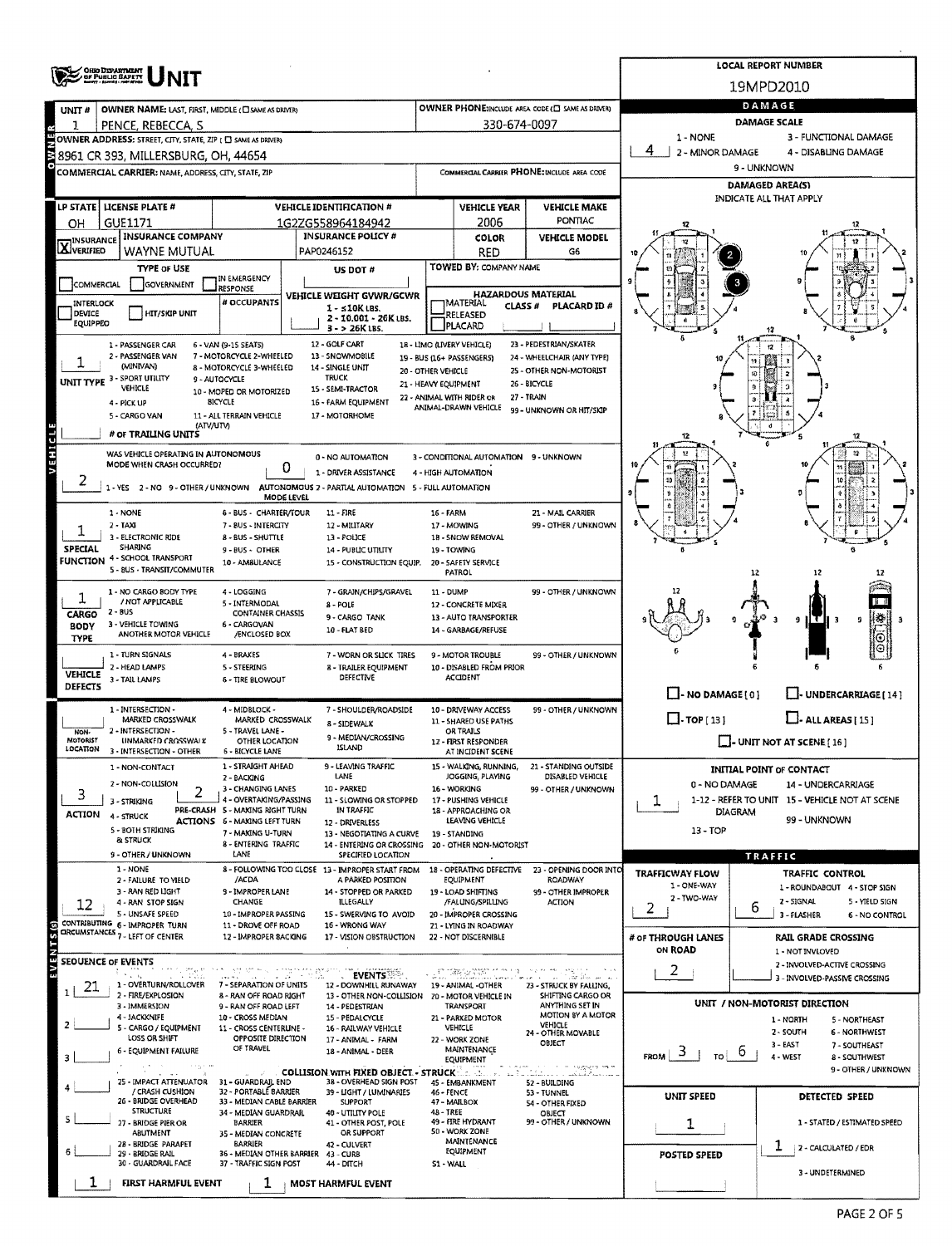| Ohio Department            |                                                                                                           |                                                          |                                                                                            |                                            |                                                         |                                                       | <b>LOCAL REPORT NUMBER</b>                                                                                                                                     |                                                                                                                                                                                                                                                                                                                                                                                                                                                                                                                                                                                                                                  |  |  |  |  |  |  |  |
|----------------------------|-----------------------------------------------------------------------------------------------------------|----------------------------------------------------------|--------------------------------------------------------------------------------------------|--------------------------------------------|---------------------------------------------------------|-------------------------------------------------------|----------------------------------------------------------------------------------------------------------------------------------------------------------------|----------------------------------------------------------------------------------------------------------------------------------------------------------------------------------------------------------------------------------------------------------------------------------------------------------------------------------------------------------------------------------------------------------------------------------------------------------------------------------------------------------------------------------------------------------------------------------------------------------------------------------|--|--|--|--|--|--|--|
| OF PUBLIC SAFETY           |                                                                                                           |                                                          |                                                                                            |                                            |                                                         |                                                       | 19MPD2010                                                                                                                                                      |                                                                                                                                                                                                                                                                                                                                                                                                                                                                                                                                                                                                                                  |  |  |  |  |  |  |  |
| UNIT#                      | OWNER NAME: LAST, FIRST, MIDDLE (CI SAME AS DRIVER)                                                       |                                                          | <b>OWNER PHONE:INCLUDE AREA CODE (C) SAME AS DRIVERY</b>                                   | DAMAGE                                     |                                                         |                                                       |                                                                                                                                                                |                                                                                                                                                                                                                                                                                                                                                                                                                                                                                                                                                                                                                                  |  |  |  |  |  |  |  |
| 2                          | DEPARTMENT OF VETERANS AFFAIRS.                                                                           |                                                          |                                                                                            |                                            | 216-904-1281                                            |                                                       | <b>DAMAGE SCALE</b><br>1 - NONE<br>3 - FUNCTIONAL DAMAGE                                                                                                       |                                                                                                                                                                                                                                                                                                                                                                                                                                                                                                                                                                                                                                  |  |  |  |  |  |  |  |
|                            | OWNER ADDRESS: STREET, CITY, STATE, ZIP ( C) SAME AS DRIVERY<br>10701 EAST BOULVARD, CLEVELAND, OH, 44106 |                                                          |                                                                                            | 2 - MINOR DAMAGE<br>4 - DISABLING DAMAGE   |                                                         |                                                       |                                                                                                                                                                |                                                                                                                                                                                                                                                                                                                                                                                                                                                                                                                                                                                                                                  |  |  |  |  |  |  |  |
|                            | COMMERCIAL CARRIER: NAME, ADDRESS, CITY, STATE, ZIP                                                       |                                                          | COMMERGIAL CARRIER PHONE: INCLUDE AREA CODE                                                |                                            | 9 - UNKNOWN                                             |                                                       |                                                                                                                                                                |                                                                                                                                                                                                                                                                                                                                                                                                                                                                                                                                                                                                                                  |  |  |  |  |  |  |  |
|                            |                                                                                                           |                                                          |                                                                                            |                                            |                                                         |                                                       | <b>DAMAGED AREA(S)</b>                                                                                                                                         |                                                                                                                                                                                                                                                                                                                                                                                                                                                                                                                                                                                                                                  |  |  |  |  |  |  |  |
|                            | LP STATE   LICENSE PLATE #                                                                                |                                                          | <b>VEHICLE IDENTIFICATION #</b>                                                            | <b>VEHICLE YEAR</b><br><b>VEHICLE MAKE</b> |                                                         |                                                       |                                                                                                                                                                | INDICATE ALL THAT APPLY                                                                                                                                                                                                                                                                                                                                                                                                                                                                                                                                                                                                          |  |  |  |  |  |  |  |
| OН                         | G411508W                                                                                                  |                                                          | NMOGE9F24K1429620                                                                          | FORD<br>2019                               |                                                         |                                                       |                                                                                                                                                                |                                                                                                                                                                                                                                                                                                                                                                                                                                                                                                                                                                                                                                  |  |  |  |  |  |  |  |
| <b>X</b> INSURANCE         | <b>INSURANCE COMPANY</b><br><b>GOV SELF INSURED</b>                                                       |                                                          | <b>INSURANCE POLICY #</b>                                                                  |                                            | <b>COLOR</b><br>BLU                                     | <b>VEHICLE MODEL</b><br>TRANSIT                       |                                                                                                                                                                |                                                                                                                                                                                                                                                                                                                                                                                                                                                                                                                                                                                                                                  |  |  |  |  |  |  |  |
|                            | <b>TYPE OF USE</b>                                                                                        |                                                          | US DOT #                                                                                   |                                            | TOWED BY: COMPANY NAME                                  |                                                       |                                                                                                                                                                |                                                                                                                                                                                                                                                                                                                                                                                                                                                                                                                                                                                                                                  |  |  |  |  |  |  |  |
| COMMERCIAL                 | <b>X</b> GOVERNMENT                                                                                       | IN EMERGENCY<br>RESPONSE                                 |                                                                                            |                                            |                                                         |                                                       |                                                                                                                                                                |                                                                                                                                                                                                                                                                                                                                                                                                                                                                                                                                                                                                                                  |  |  |  |  |  |  |  |
| INTERLOCK                  |                                                                                                           | # OCCUPANTS                                              | <b>VEHICLE WEIGHT GVWR/GCWR</b><br>$1 - 510K$ LBS.                                         |                                            | <b>HAZARDOUS MATERIAL</b><br>IMATERIAL<br><b>CLASS#</b> | PLACARD ID#                                           |                                                                                                                                                                |                                                                                                                                                                                                                                                                                                                                                                                                                                                                                                                                                                                                                                  |  |  |  |  |  |  |  |
| DEVICE<br>EQUIPPED         | HIT/SKIP UNIT                                                                                             |                                                          | 2 - 10.001 - 26K LBS.<br>$3 - 26K$ LBS.                                                    |                                            | RELEASED<br>PLACARD                                     |                                                       |                                                                                                                                                                |                                                                                                                                                                                                                                                                                                                                                                                                                                                                                                                                                                                                                                  |  |  |  |  |  |  |  |
|                            | 1 - PASSENGER CAR                                                                                         | 6 - VAN (9-15 SEATS)                                     | 12 - GOLF CART                                                                             |                                            | 18 - LIMO (LIVERY VEHICLE)                              | 23 - PEDESTRIAN/SKATER                                |                                                                                                                                                                | e                                                                                                                                                                                                                                                                                                                                                                                                                                                                                                                                                                                                                                |  |  |  |  |  |  |  |
|                            | 2 - PASSENGER VAN<br>(MINIVAN)                                                                            | 7 - MOTORCYCLE 2-WHEELED<br>8 MOTORCYCLE 3-WHEELED       | 13 - SNOWMOBILE<br>14 - SINGLE UNIT<br>20 - OTHER VEHICLE                                  |                                            | 19 - BUS (16+ PASSENGERS)                               | 24 - WHEELCHAIR (ANY TYPE)<br>25 - OTHER NON-MOTORIST |                                                                                                                                                                | u                                                                                                                                                                                                                                                                                                                                                                                                                                                                                                                                                                                                                                |  |  |  |  |  |  |  |
|                            | UNIT TYPE 3 - SPORT UTILITY<br>VEHICLE                                                                    | 9 - AUTOCYCLE                                            | <b>TRUCK</b><br>21 - HEAVY EQUIPMENT<br>15 - SEMI-TRACTOR                                  |                                            |                                                         | 26 - BICYCLE                                          |                                                                                                                                                                |                                                                                                                                                                                                                                                                                                                                                                                                                                                                                                                                                                                                                                  |  |  |  |  |  |  |  |
|                            | 4 - PICK UP                                                                                               | 10 - MOPED OR MOTORIZED<br>BICYCLE                       | 16 - FARM EOUIPMENT                                                                        |                                            | 22 - ANIMAL WITH RIDER OR<br>ANIMAL-DRAWN VEHICLE       | 27 - TRAIN                                            |                                                                                                                                                                |                                                                                                                                                                                                                                                                                                                                                                                                                                                                                                                                                                                                                                  |  |  |  |  |  |  |  |
|                            | 5 - CARGO VAN<br>(ATV/UTV)                                                                                | 11 - ALL TERRAIN VEHICLE                                 | 17 - MOTORHOME                                                                             |                                            |                                                         |                                                       |                                                                                                                                                                |                                                                                                                                                                                                                                                                                                                                                                                                                                                                                                                                                                                                                                  |  |  |  |  |  |  |  |
| <b>AEHICTE</b>             | # OF TRAILING UNITS                                                                                       |                                                          |                                                                                            |                                            |                                                         |                                                       | 12                                                                                                                                                             | 12                                                                                                                                                                                                                                                                                                                                                                                                                                                                                                                                                                                                                               |  |  |  |  |  |  |  |
|                            | WAS VEHICLE OPERATING IN AUTONOMOUS<br>MODE WHEN CRASH OCCURRED?                                          | 0                                                        | 0 - NO AUTOMATION                                                                          |                                            | 3 - CONDITIONAL AUTOMATION 9 - UNKNOWN                  |                                                       |                                                                                                                                                                |                                                                                                                                                                                                                                                                                                                                                                                                                                                                                                                                                                                                                                  |  |  |  |  |  |  |  |
|                            |                                                                                                           |                                                          | 1 - DRIVER ASSISTANCE<br>AUTONOMOUS 2 - PARTIAL AUTOMATION 5 - FULL AUTOMATION             |                                            | 4 - HIGH AUTOMATION                                     |                                                       | 99 - UNKNOWN OR HIT/SKIP<br>99 - OTHER / UNKNOWN<br>12<br>12<br>12<br>ПΤ<br>Į₩,<br>э<br>$T$ $\vert$ 3<br>9<br>з<br>⊙<br>$_{\odot}$<br>$\Box$ - NO DAMAGE $[0]$ |                                                                                                                                                                                                                                                                                                                                                                                                                                                                                                                                                                                                                                  |  |  |  |  |  |  |  |
|                            | 1-YES 2-NO 9-OTHER/UNKNOWN                                                                                | MODE LEVEL                                               |                                                                                            |                                            |                                                         |                                                       |                                                                                                                                                                |                                                                                                                                                                                                                                                                                                                                                                                                                                                                                                                                                                                                                                  |  |  |  |  |  |  |  |
|                            | 1 - NONE<br>$2 - TAXI$                                                                                    | 6 - BUS - CHARTER/TOUR<br>7 - BUS - INTERCITY            | $11 - FIRE$<br>12 - MILITARY                                                               | 16 - FARM                                  | 17 - MOWING                                             | 21 - MAIL CARRIER                                     |                                                                                                                                                                |                                                                                                                                                                                                                                                                                                                                                                                                                                                                                                                                                                                                                                  |  |  |  |  |  |  |  |
|                            | 3 - ELECTRONIC RIDE                                                                                       | 8 BUS - SHUTTLE                                          | 13 - POLICE                                                                                |                                            | 18 - SNOW REMOVAL                                       |                                                       |                                                                                                                                                                |                                                                                                                                                                                                                                                                                                                                                                                                                                                                                                                                                                                                                                  |  |  |  |  |  |  |  |
| SPECIAL                    | SHARING<br>FUNCTION 4 - SCHOOL TRANSPORT                                                                  | 9 - BUS - OTHER<br>10 - AMBULANCE                        | 14 - PUBLIC UTILITY<br>15 - CONSTRUCTION EQUIP.                                            |                                            | 19 - TOWING<br>20 - SAFETY SERVICE                      |                                                       |                                                                                                                                                                |                                                                                                                                                                                                                                                                                                                                                                                                                                                                                                                                                                                                                                  |  |  |  |  |  |  |  |
|                            | 5 - BUS - TRANSIT/COMMUTER                                                                                |                                                          |                                                                                            |                                            | PATROL                                                  |                                                       |                                                                                                                                                                |                                                                                                                                                                                                                                                                                                                                                                                                                                                                                                                                                                                                                                  |  |  |  |  |  |  |  |
|                            | 1 - NO CARGO BODY TYPE<br>/ NOT APPLICABLE                                                                | 4 - LOGGING                                              | 7 - GRAIN/CHIPS/GRAVEL                                                                     | 11 - DUMP                                  |                                                         | 99 - OTHER / UNKNOWN                                  |                                                                                                                                                                |                                                                                                                                                                                                                                                                                                                                                                                                                                                                                                                                                                                                                                  |  |  |  |  |  |  |  |
| CARGO                      | <b>2 - BUS</b>                                                                                            | 5 - INTERMODAL<br><b>CONTAINER CHASSIS</b>               | 8 - POLE<br>9 - CARGO TANK                                                                 |                                            | 12 - CONCRETE MIXER<br>13 - AUTO TRANSPORTER            |                                                       |                                                                                                                                                                | L. J- UNDERCARRIAGE [ 14 ]<br>$L$ - ALL AREAS $(15)$                                                                                                                                                                                                                                                                                                                                                                                                                                                                                                                                                                             |  |  |  |  |  |  |  |
| <b>BODY</b><br><b>TYPE</b> | 3 - VEHICLE TOWING<br>ANOTHER MOTOR VEHICLE                                                               | 6 - CARGOVAN<br>/ENCLOSED BOX                            | 10 - FLAT BED                                                                              |                                            | 14 - GARBAGE/REFUSE                                     |                                                       |                                                                                                                                                                |                                                                                                                                                                                                                                                                                                                                                                                                                                                                                                                                                                                                                                  |  |  |  |  |  |  |  |
|                            | 1 - TURN SIGNALS                                                                                          | 4 - BRAKES                                               | 7 - WORN OR SLICK TIRES                                                                    |                                            | 9 - MOTOR TROUBLE                                       | 99 - OTHER / UNKNOWN                                  |                                                                                                                                                                |                                                                                                                                                                                                                                                                                                                                                                                                                                                                                                                                                                                                                                  |  |  |  |  |  |  |  |
| <b>VEHICLE</b>             | 2 - HEAD LAMPS<br>3 - TAIL LAMPS                                                                          | 5 - STEERING<br><b>6 - TIRE BLOWOUT</b>                  | <b>8 - TRAILER EQUIPMENT</b><br>DEFECTIVE                                                  |                                            | 10 - DISABLED FROM PRIOR<br><b>ACCIDENT</b>             |                                                       |                                                                                                                                                                |                                                                                                                                                                                                                                                                                                                                                                                                                                                                                                                                                                                                                                  |  |  |  |  |  |  |  |
| <b>DEFECTS</b>             |                                                                                                           |                                                          |                                                                                            |                                            |                                                         |                                                       |                                                                                                                                                                |                                                                                                                                                                                                                                                                                                                                                                                                                                                                                                                                                                                                                                  |  |  |  |  |  |  |  |
|                            | 1 - INTERSECTION -<br><b>MARKED CROSSWALK</b>                                                             | 4 - MIDBLOCK -<br>MARKED CROSSWALK                       | 7 - SHOULDER/ROADSIDE                                                                      |                                            | 10 - DRIVEWAY ACCESS<br>11 - SHARED USE PATHS           | 99 - OTHER / UNKNOWN                                  | $\Box$ -TOP[13]                                                                                                                                                |                                                                                                                                                                                                                                                                                                                                                                                                                                                                                                                                                                                                                                  |  |  |  |  |  |  |  |
| NON-<br><b>MOTORIST</b>    | - INTERSECTION -<br>UNMARKED CROSSWALK                                                                    | 5 - TRAVEL LANE -<br>OTHER LOCATION                      | 8 - SIDEWALK<br>9 - MEDIAN/CROSSING                                                        |                                            | OR TRAILS<br>12 - FIRST RESPONDER                       |                                                       |                                                                                                                                                                |                                                                                                                                                                                                                                                                                                                                                                                                                                                                                                                                                                                                                                  |  |  |  |  |  |  |  |
| <b>LOCATION</b>            | 3 - INTERSECTION - OTHER                                                                                  | 6 - BICYCLE LANE                                         | ISLAND                                                                                     |                                            | AT INCIDENT SCENE                                       |                                                       |                                                                                                                                                                |                                                                                                                                                                                                                                                                                                                                                                                                                                                                                                                                                                                                                                  |  |  |  |  |  |  |  |
|                            | 1 - NON-CONTACT                                                                                           | 1 - STRAIGHT AHEAD<br>2 - BACKING                        | 9 - LEAVING TRAFFIC<br>LANE                                                                |                                            | 15 - WALKING, RUNNING,<br>JOGGING, PLAYING              | 21 - STANDING OUTSIDE<br>DISABLED VEHICLE             |                                                                                                                                                                |                                                                                                                                                                                                                                                                                                                                                                                                                                                                                                                                                                                                                                  |  |  |  |  |  |  |  |
| 4                          | 2 - NON-COLLISION<br>10                                                                                   | 3 - CHANGING LANES<br>4 - OVERTAKING/PASSING             | 10 - PARKED<br>11 - SLOWING OR STOPPED                                                     |                                            | 16 - WORKING<br>17 - PUSHING VEHICLE                    | 99 - OTHER / UNKNOWN                                  | 11                                                                                                                                                             |                                                                                                                                                                                                                                                                                                                                                                                                                                                                                                                                                                                                                                  |  |  |  |  |  |  |  |
| <b>ACTION</b>              | 3 - STRIKING<br>4 - STRUCK                                                                                | PRE-CRASH 5 - MAKING RIGHT TURN                          | IN TRAFFIC                                                                                 |                                            | 18 - APPROACHING OR<br>LEAVING VEHICLE                  |                                                       |                                                                                                                                                                |                                                                                                                                                                                                                                                                                                                                                                                                                                                                                                                                                                                                                                  |  |  |  |  |  |  |  |
|                            | 5 - BOTH STRIKING                                                                                         | <b>ACTIONS 6 - MAKING LEFT TURN</b><br>7 - MAKING U-TURN | 12 - DRIVERLESS<br>13 - NEGOTIATING A CURVE                                                |                                            | 19 - STANDING                                           |                                                       | $13 - TOP$                                                                                                                                                     | $\Box$ - UNIT NOT AT SCENE [16]<br>INITIAL POINT OF CONTACT<br>0 - NO DAMAGE<br>14 - UNDERCARRIAGE<br>1-12 - REFER TO UNIT 15 - VEHICLE NOT AT SCENE<br><b>DIAGRAM</b><br>99 - UNKNOWN<br>TRAFFIC<br>TRAFFIC CONTROL<br>1 - ROUNDABOUT 4 - STOP SIGN<br>2 - SIGNAL<br>5 - YIELD SIGN<br>b<br>3 - FLASHER<br>6 - NO CONTROL<br><b>RAIL GRADE CROSSING</b><br>1 - NOT INVLOVED<br>2 - INVOLVED-ACTIVE CROSSING<br>3 - INVOLVED-PASSIVE CROSSING<br>UNIT / NON-MOTORIST DIRECTION<br>1 - NORTH<br>S - NORTHEAST<br>2 - SOUTH<br><b>6 - NORTHWEST</b><br>$3 -$ LAST<br>7 - SOUTHEAST<br>3<br>4 - WEST<br>TOI<br><b>8 - SOUTHWEST</b> |  |  |  |  |  |  |  |
|                            | & STRUCK<br>9 - OTHER / UNKNOWN                                                                           | 8 - ENTERING TRAFFIC<br>LANE                             | 14 - ENTERING OR CROSSING 20 - OTHER NON-MOTORIST<br>SPECIFIED LOCATION                    |                                            |                                                         |                                                       |                                                                                                                                                                |                                                                                                                                                                                                                                                                                                                                                                                                                                                                                                                                                                                                                                  |  |  |  |  |  |  |  |
|                            | 1 - NONE<br>2 - FAILURE TO YIELD                                                                          | /ACDA                                                    | B - FOLLOWING TOO CLOSE 13 - IMPROPER START FROM<br>A PARKED POSITION                      |                                            | 18 - OPERATING DEFECTIVE<br>EQUIPMENT                   | 23 - OPENING DOOR INTO<br>ROADWAY                     | <b>TRAFFICWAY FLOW</b>                                                                                                                                         |                                                                                                                                                                                                                                                                                                                                                                                                                                                                                                                                                                                                                                  |  |  |  |  |  |  |  |
|                            | 3 - RAN RED LIGHT                                                                                         | <b>9 - IMPROPER LANE</b>                                 | 14 - STOPPED OR PARKED                                                                     |                                            | 19 - LOAD SHIFTING                                      | 99 - OTHER IMPROPER                                   | 1 - ONE-WAY<br>2 - TWO-WAY                                                                                                                                     |                                                                                                                                                                                                                                                                                                                                                                                                                                                                                                                                                                                                                                  |  |  |  |  |  |  |  |
| ı                          | 4 - RAN STOP SIGN<br>5 - UNSAFE SPEED                                                                     | <b>CHANGE</b><br>10 - IMPROPER PASSING                   | ILLEGALLY<br>15 - SWERVING TO AVOID                                                        |                                            | /FALLING/SPILLING<br>20 - IMPROPER CROSSING             | <b>ACTION</b>                                         | 2                                                                                                                                                              |                                                                                                                                                                                                                                                                                                                                                                                                                                                                                                                                                                                                                                  |  |  |  |  |  |  |  |
|                            | CONTRIBUTING 6 - IMPROPER TURN<br>CIRCUMSTANCES 7 - LEFT OF CENTER                                        | 11 - DROVE OFF ROAD<br>12 - IMPROPER BACKING             | 16 - WRONG WAY<br>17 - VISION OBSTRUCTION                                                  |                                            | 21 - LYING IN ROADWAY<br>22 - NOT DISCERNIBLE           |                                                       | # OF THROUGH LANES                                                                                                                                             |                                                                                                                                                                                                                                                                                                                                                                                                                                                                                                                                                                                                                                  |  |  |  |  |  |  |  |
| EVENTS(s)                  |                                                                                                           |                                                          |                                                                                            |                                            |                                                         |                                                       | ON ROAD                                                                                                                                                        |                                                                                                                                                                                                                                                                                                                                                                                                                                                                                                                                                                                                                                  |  |  |  |  |  |  |  |
|                            | <b>SEOUENCE OF EVENTS</b><br>- 43654.50                                                                   | 그는 김 백광의                                                 | <b>EVENTS</b>                                                                              |                                            | a se regeneziono<br>Tra Melina ann                      | film I samestal                                       | 2.                                                                                                                                                             |                                                                                                                                                                                                                                                                                                                                                                                                                                                                                                                                                                                                                                  |  |  |  |  |  |  |  |
| 20                         | 1 - OVERTURN/ROLLOVER<br>2 - FIRE/EXPLOSION                                                               | 7 - SEPARATION OF UNITS<br>8 - RAN OFF ROAD RIGHT        | 12 - DOWNHILL RUNAWAY<br>13 - OTHER NON-COLLISION                                          |                                            | 19 - ANIMAL -OTHER<br>20 - MOTOR VEHICLE IN             | 23 - STRUCK BY FALLING,<br>SHIFTING CARGO OR          |                                                                                                                                                                |                                                                                                                                                                                                                                                                                                                                                                                                                                                                                                                                                                                                                                  |  |  |  |  |  |  |  |
|                            | 3 <b>IMMERSION</b>                                                                                        | 9 - RAN OFF ROAD LEFT                                    | 14 - PEDESTRIAN                                                                            |                                            | TRANSPORT                                               | ANYTHING SET IN<br>MOTION BY A MOTOR                  |                                                                                                                                                                |                                                                                                                                                                                                                                                                                                                                                                                                                                                                                                                                                                                                                                  |  |  |  |  |  |  |  |
|                            | 4 - JACKKNIFE<br>S - CARGO / EQUIPMENT                                                                    | 10 - CROSS MEDIAN<br>11 - CROSS CENTERLINE -             | 15 - PEDALCYCLE<br>16 - RAILWAY VEHICLE                                                    |                                            | 21 - PARKED MOTOR<br>VEHICLE                            | VEHICLE<br>24 - OTHER MOVABLE                         |                                                                                                                                                                |                                                                                                                                                                                                                                                                                                                                                                                                                                                                                                                                                                                                                                  |  |  |  |  |  |  |  |
|                            | LOSS OR SHIFT<br><b>6 - EQUIPMENT FAILURE</b>                                                             | OPPOSITE DIRECTION<br>OF TRAVEL                          | 17 - ANIMAL - FARM<br>18 - ANIMAL - DEER                                                   |                                            | 22 - WORK ZONE<br>MAINTENANCE                           | OBJECT                                                | <b>FROM</b>                                                                                                                                                    |                                                                                                                                                                                                                                                                                                                                                                                                                                                                                                                                                                                                                                  |  |  |  |  |  |  |  |
|                            | uman any seemessan.<br>Turuu meessanti ku                                                                 |                                                          | <b>COLLISION WITH FIXED OBJECT - STRUCK AND LOCAL COLLISION WITH FIXED OBJECT - STRUCK</b> |                                            | EQUIPMENT                                               | GUNI FRIES<br>アルプス                                    |                                                                                                                                                                | 9 - OTHER / UNKNOWN                                                                                                                                                                                                                                                                                                                                                                                                                                                                                                                                                                                                              |  |  |  |  |  |  |  |
|                            | 25 - IMPACT ATTENUATOR<br>/ CRASH CUSHION                                                                 | 31 - GUARDRAIL END<br>32 - PORTABLE BARRIER              | 38 - OVERHEAD SIGN POST<br>39 - LIGHT / LUMINARIES                                         | 46 - FENCE                                 | 45 - EMBANKMENT                                         | 52 - BUILDING<br>53 - TUNNEL                          |                                                                                                                                                                | DETECTED SPEED<br>1 - STATED / ESTIMATED SPEED                                                                                                                                                                                                                                                                                                                                                                                                                                                                                                                                                                                   |  |  |  |  |  |  |  |
|                            | 26 - BRIDGE OVERHEAD<br><b>STRUCTURE</b>                                                                  | 33 - MEDIAN CABLE BARRIER<br>34 - MEDIAN GUARDRAIL       | <b>SUPPORT</b><br>40 - UTILITY POLE                                                        | 48 - TREE                                  | 47 - MAILBOX                                            | <b>S4 - OTHER FIXED</b><br>OBJECT                     | UNIT SPEED                                                                                                                                                     |                                                                                                                                                                                                                                                                                                                                                                                                                                                                                                                                                                                                                                  |  |  |  |  |  |  |  |
| 5.                         | 27 - BRIDGE PIER OR<br>ABUTMENT                                                                           | BARRIER                                                  | 41 - OTHER POST, POLE<br>OR SUPPORT                                                        |                                            | 49 - FIRE HYDRANT<br>50 - WORK ZONE                     | 99 - OTHER / UNKNOWN                                  | 0                                                                                                                                                              |                                                                                                                                                                                                                                                                                                                                                                                                                                                                                                                                                                                                                                  |  |  |  |  |  |  |  |
|                            | 2B - BRIDGE PARAPET                                                                                       | 35 - MEDIAN CONCRETE<br>BARRIER                          | 42 - CULVERT                                                                               |                                            | MAINTENANCE<br>EQUIPMENT                                |                                                       |                                                                                                                                                                | ı<br>2 - CALCULATED / EDR                                                                                                                                                                                                                                                                                                                                                                                                                                                                                                                                                                                                        |  |  |  |  |  |  |  |
|                            | 29 - BRIDGE RAIL<br>30 - GUARDRAIL FACE                                                                   | 36 - MEDIAN OTHER BARRIER<br>37 - TRAFFIC SIGN POST      | 43 - CURB<br>44 - DITCH                                                                    | 51 - WALL                                  |                                                         |                                                       | POSTED SPEED                                                                                                                                                   |                                                                                                                                                                                                                                                                                                                                                                                                                                                                                                                                                                                                                                  |  |  |  |  |  |  |  |
| ı                          | FIRST HARMFUL EVENT                                                                                       | ı                                                        | <b>MOST HARMFUL EVENT</b>                                                                  |                                            |                                                         |                                                       |                                                                                                                                                                | 3 - UNDETERMINED                                                                                                                                                                                                                                                                                                                                                                                                                                                                                                                                                                                                                 |  |  |  |  |  |  |  |